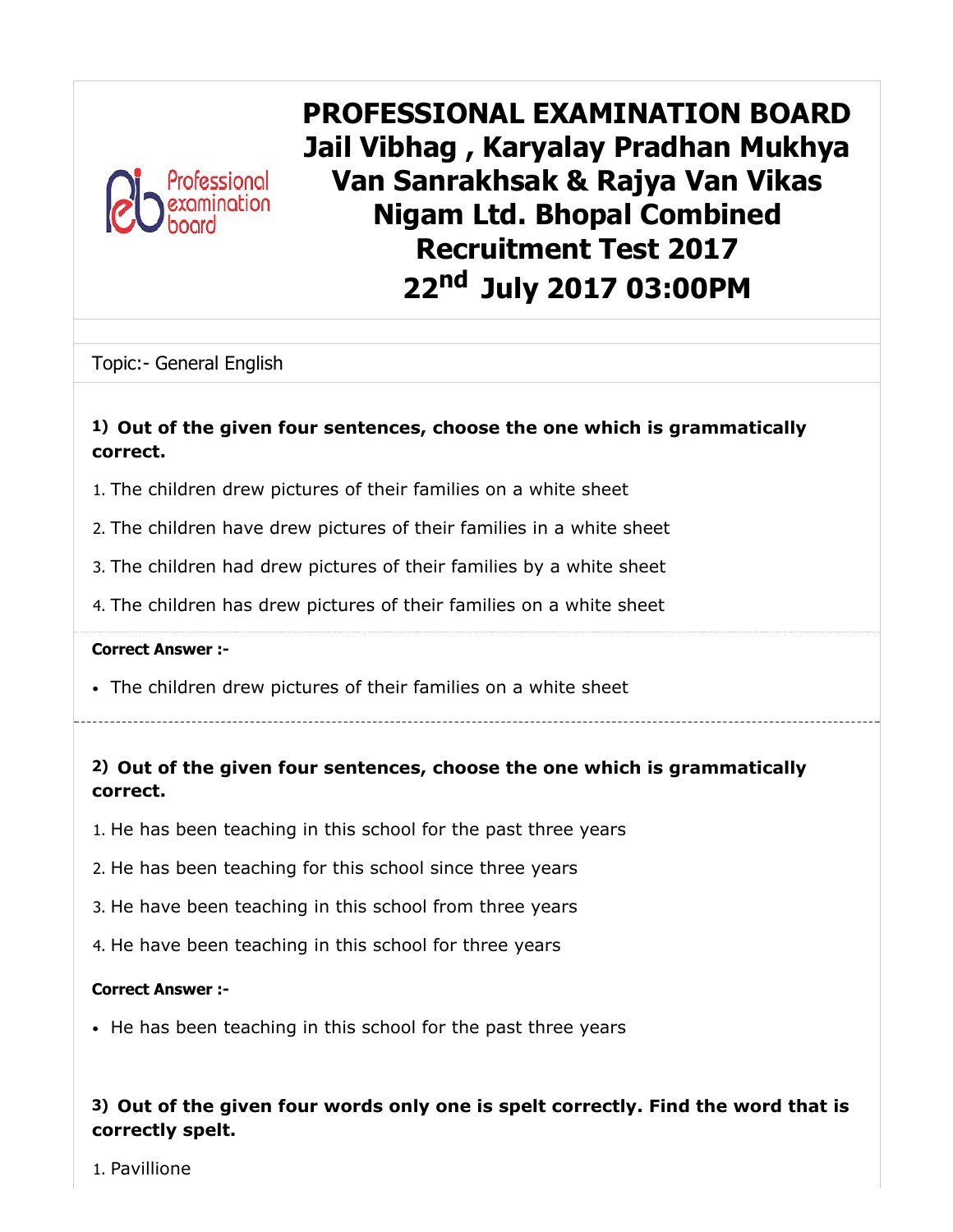| 2. Paasttime                                                                                                  |
|---------------------------------------------------------------------------------------------------------------|
| 3. Possession                                                                                                 |
| 4. Peice                                                                                                      |
| <b>Correct Answer :-</b>                                                                                      |
| • Possession                                                                                                  |
| 4) Out of the given four words only one is not spelt correctly. Find the word<br>that is not correctly spelt. |
| 1. Vicious                                                                                                    |
| 2. Incredible                                                                                                 |
| 3. Horrific                                                                                                   |
| 4. Irreseestable                                                                                              |
| <b>Correct Answer :-</b>                                                                                      |
| • Irreseestable                                                                                               |
|                                                                                                               |
| 5) DIRECTIONS: Fill in the blank with the correct Preposition.                                                |
| Pour some cream _______ the soup and serve it warm.                                                           |
| 1. beyond                                                                                                     |
| 2. over                                                                                                       |
| 3. among<br>4. beneath                                                                                        |
| <b>Correct Answer :-</b>                                                                                      |
| • over                                                                                                        |
| 6) DIRECTIONS: Fill in the blank with the correct Preposition.                                                |
| The reading of the thermometer reached ________ the red mark.                                                 |
| 1. from                                                                                                       |
| 2. with                                                                                                       |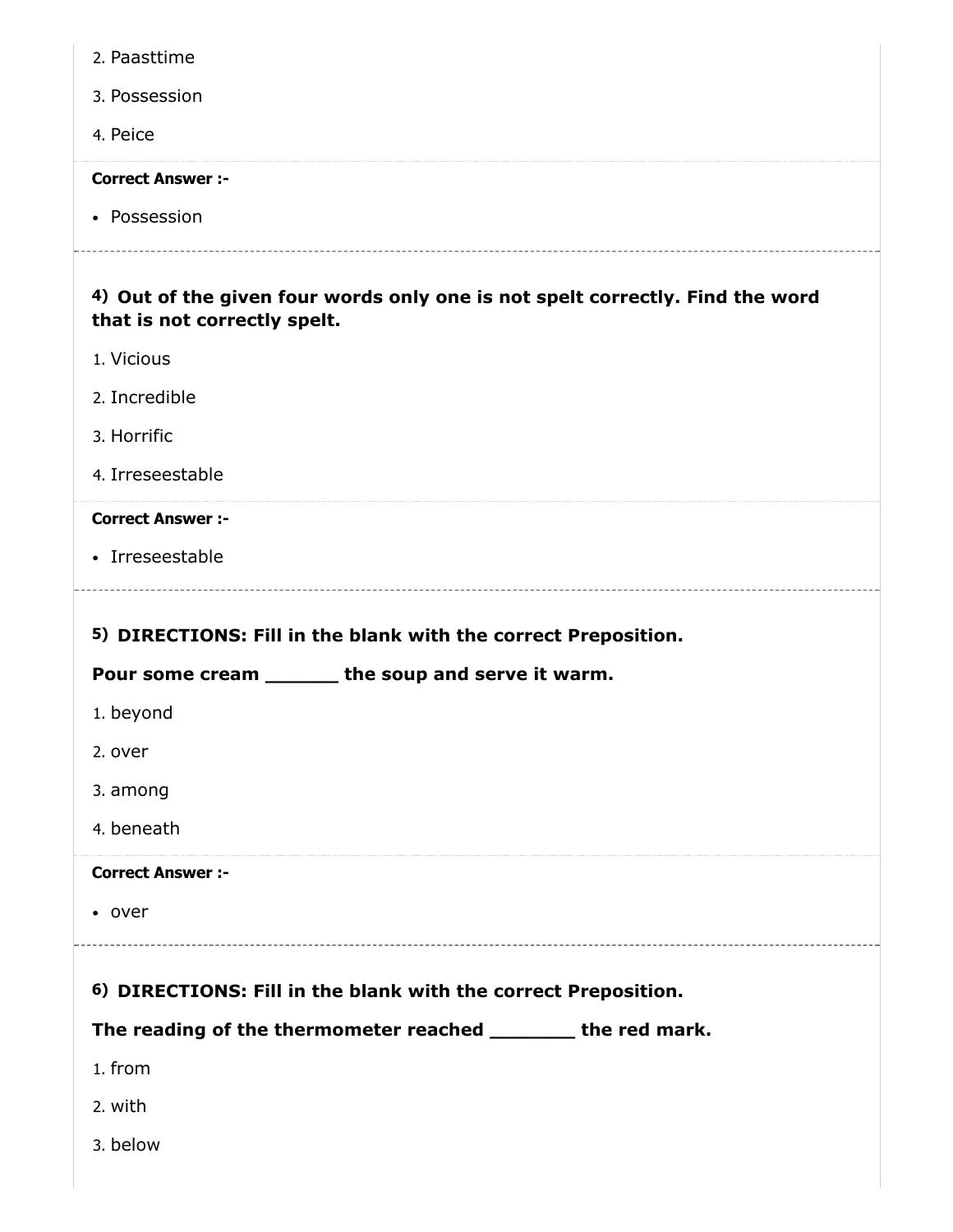| 4. of                                                                                                                       |
|-----------------------------------------------------------------------------------------------------------------------------|
| <b>Correct Answer :-</b>                                                                                                    |
| • below                                                                                                                     |
| 7) DIRECTIONS: Fill in the blank with the correct article.                                                                  |
| <b>Example 5 Ganges is a holy river.</b>                                                                                    |
| 1. An                                                                                                                       |
| 2. The                                                                                                                      |
| 3. No article required                                                                                                      |
| 4. A                                                                                                                        |
| <b>Correct Answer :-</b>                                                                                                    |
| $\cdot$ The                                                                                                                 |
| 8) DIRECTIONS: Fill in the blank with the correct article.                                                                  |
|                                                                                                                             |
|                                                                                                                             |
| It is _______ unique watch.                                                                                                 |
| 1. No article required<br>2. the                                                                                            |
| 3. an                                                                                                                       |
| 4. a                                                                                                                        |
| <b>Correct Answer :-</b>                                                                                                    |
| $\bullet$ a                                                                                                                 |
|                                                                                                                             |
| 9) DIRECTIONS: Out of the given four options, choose the correct conjunction<br>to fill in the blank given in the sentence. |
| She thought she might be late, ______ she arrived on time.                                                                  |

--------------

2. or

3. neither

4. else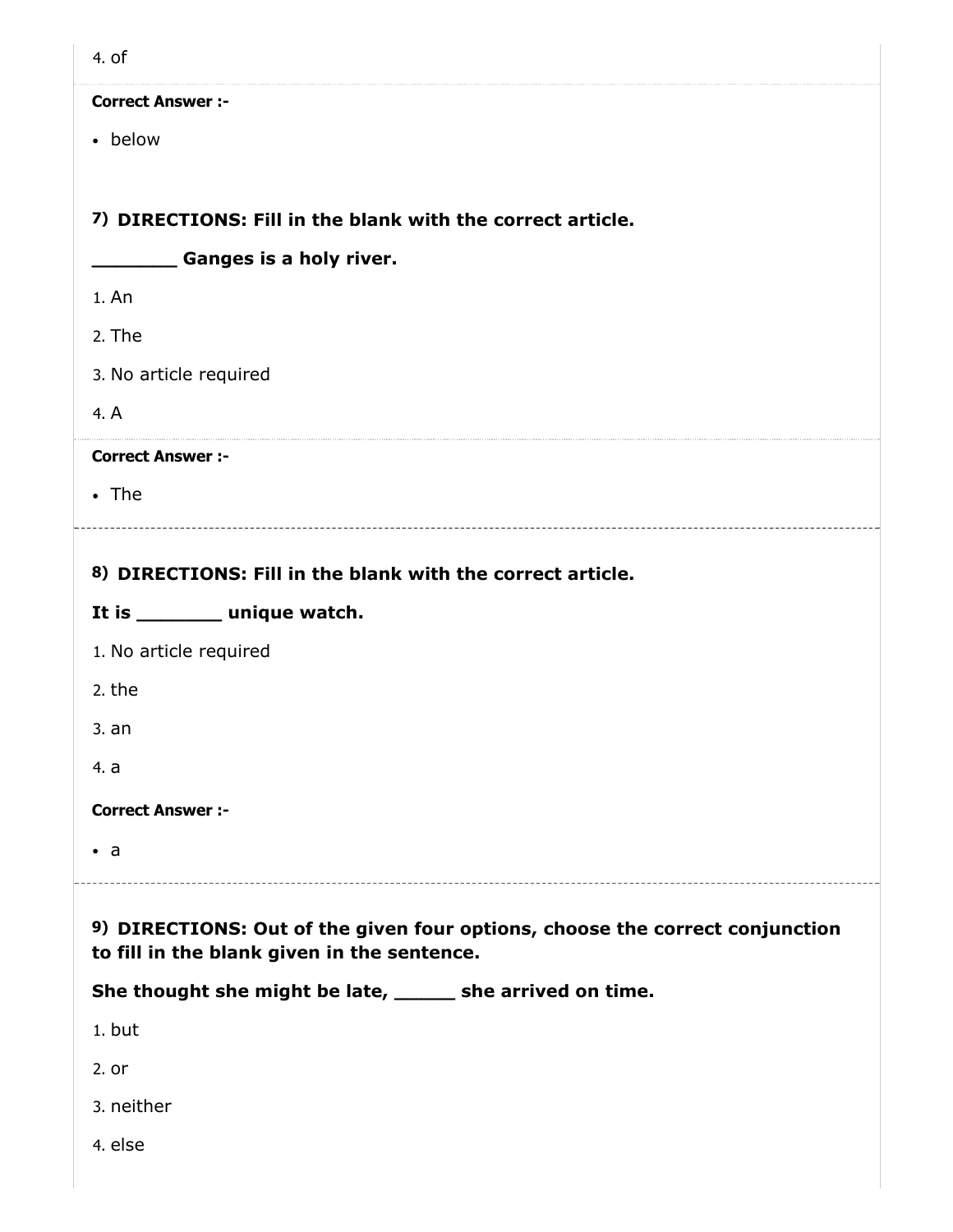|  | <b>Correct Answer :-</b> |  |
|--|--------------------------|--|
|--|--------------------------|--|

• but

## 10) DIRECTIONS: Out of the given four options choose one to join the two sentences given below to make a meaningful sentence.

I almost missed my flight.

There was a long queue in the duty-free shop.

- 1. Because
- 2. Although
- 3. Or
- 4. Despite

#### Correct Answer :-

Because

## 11) DIRECTIONS: Out of the given options, choose the most appropriate one to fill in the blank.

I waited all evening in the fond hope that he \_\_\_\_\_\_ call.

- 1. might have
- 2. ought not to
- 3. should have
- 4. might

#### Correct Answer :-

• might

#### 12) DIRECTIONS: Find the word which can be replaced for the given sentence.

A person who pretends to be what he/she is not.

- 1. Altruist
- 2. Hypocrite
- 3. Atheist
- 4. Theist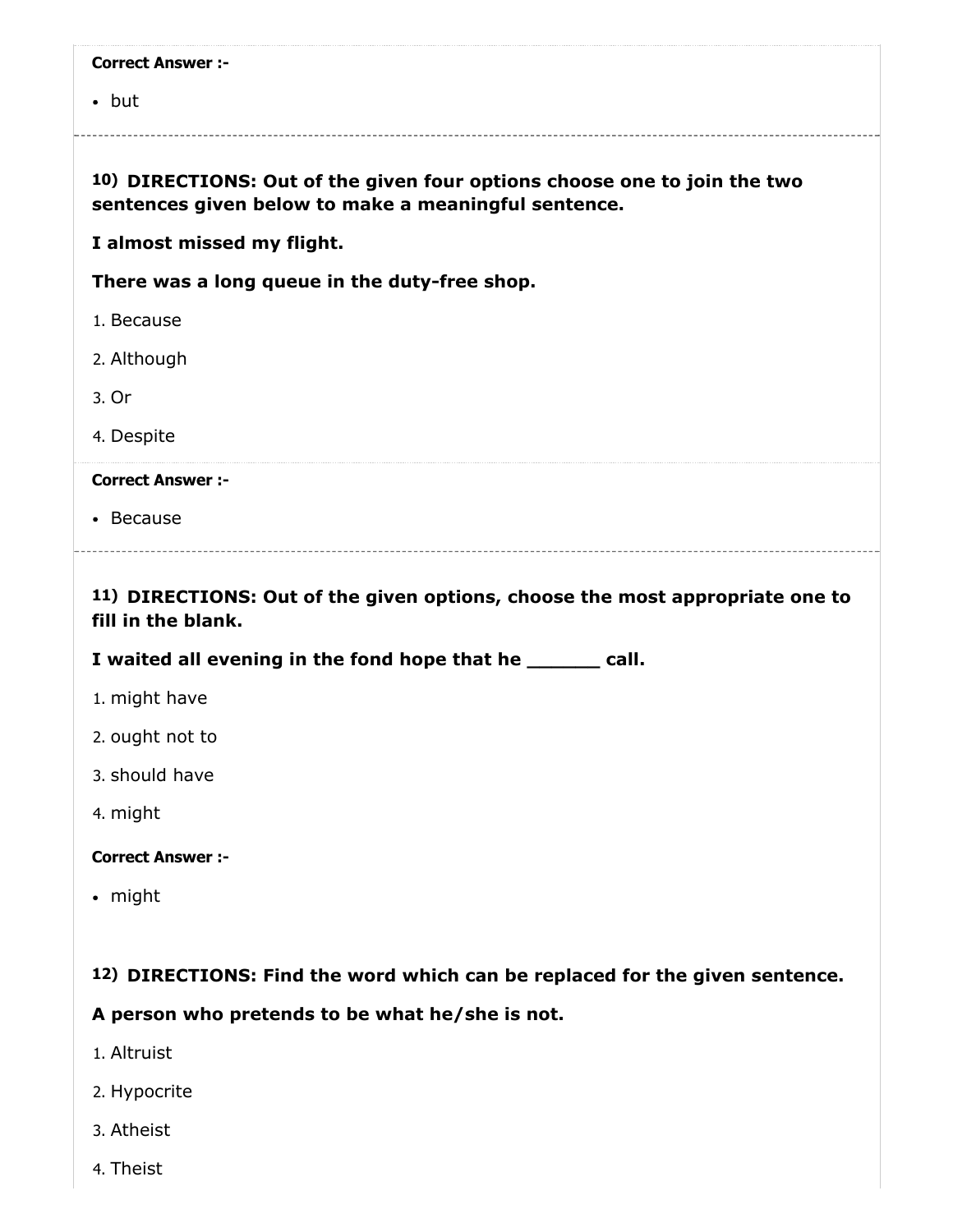| <b>Correct Answer :-</b> |  |  |
|--------------------------|--|--|
|--------------------------|--|--|

• Hypocrite

### 13) DIRECTIONS: Find the word which can be replaced for the given sentence.

#### One who settles in another country.

- 1. Immigrant
- 2. Versatile
- 3. Teetotaler
- 4. Cosmopolitan

Correct Answer :-

Immigrant

14) DIRECTIONS: In the given sentence there might be an error. Find out which part of the sentence has an error. lf there is no error, mark your answer as (d) i.e. 'No error'.

He came back (a)/ from office at midnight (b)/ did he? (c)/ No Error (d)

1. (a)

2. (b)

3. (d)

4. (c)

Correct Answer :-

 $\bullet$  (c)

15) DIRECTIONS: In the given sentence there might be an error. Find out which part of the sentence has an error: lf there is no error, mark your answer as (d) i.e. 'No error'.

The richest people (a)/ are not always (b)/ happiest. (c)/ No Error (d)

1. (a)

2. (b)

- 3. (d)
- 4. (c)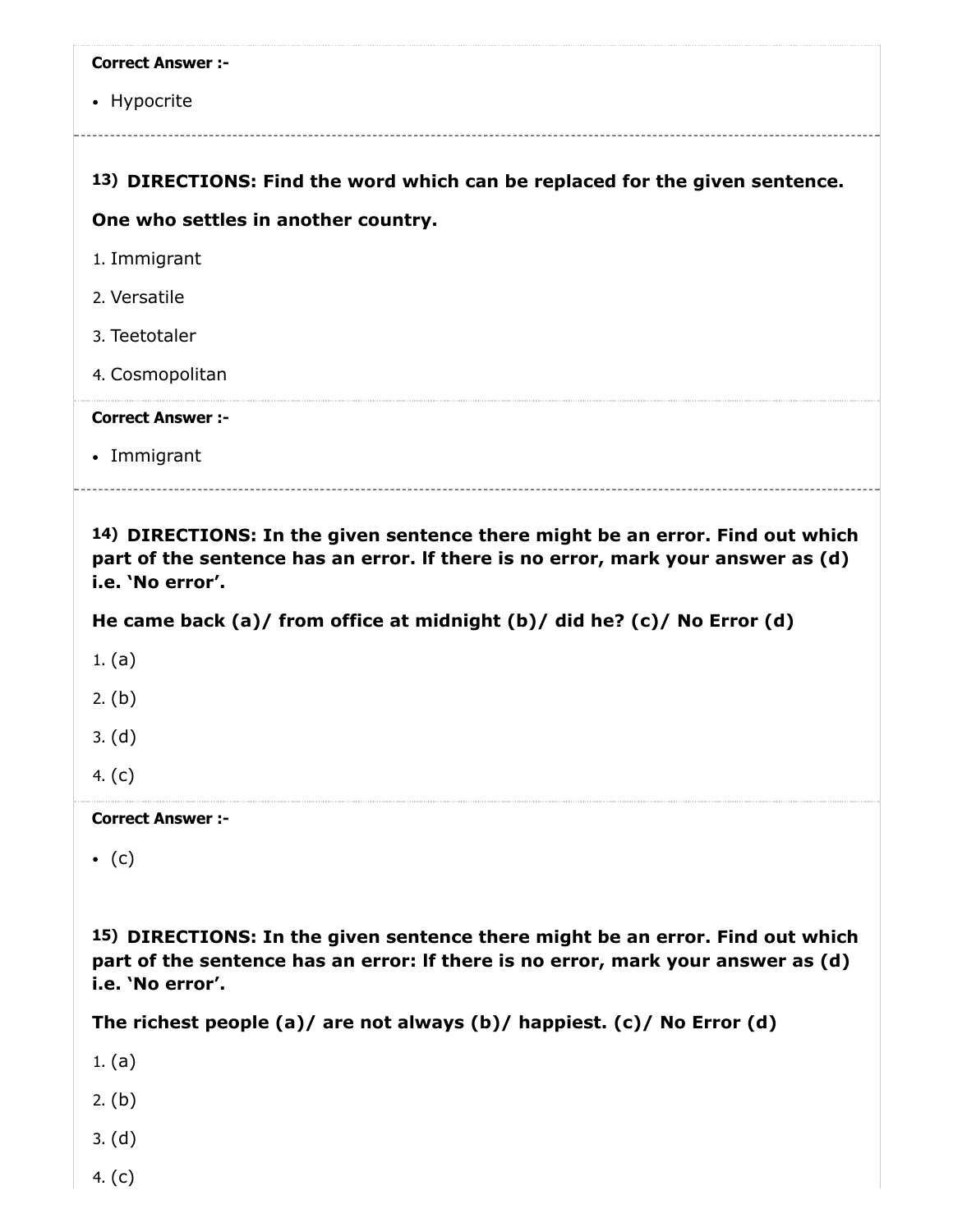$\bullet$  (c)

16) DIRECTIONS: A sentence with an underlined idiomatic expression is given. What is the meaning of the idiomatic expression part and parcel in the sentence given below?

Being recognized on the street is part and parcel of being a celebrity.

- 1. None of the above
- 2. to be unknown
- 3. an essential part of something
- 4. to be receiving gifts and parcels

Correct Answer :-

• an essential part of something

17) DIRECTIONS: A sentence with an underlined idiomatic expression is given. What is the meaning of the idiomatic expression 'in the same boat 'in the sentence given below?

#### Jane and Mary are both in the same boat. They have been called for jury duty.

- 1. None of the above
- 2. to be opposed to each other
- 3. to be in the same situation, or having the same problem
- 4. to be in altogether different directions

#### Correct Answer :-

- to be in the same situation, or having the same problem
- 

# 18) DIRECTIONS: A sentence with an underlined word is given below. Find the Word which is most similar in meaning to the underlined word.

#### I found him rude and uncooperative.

- 1. sophisticated
- 2. mannered
- 3. polite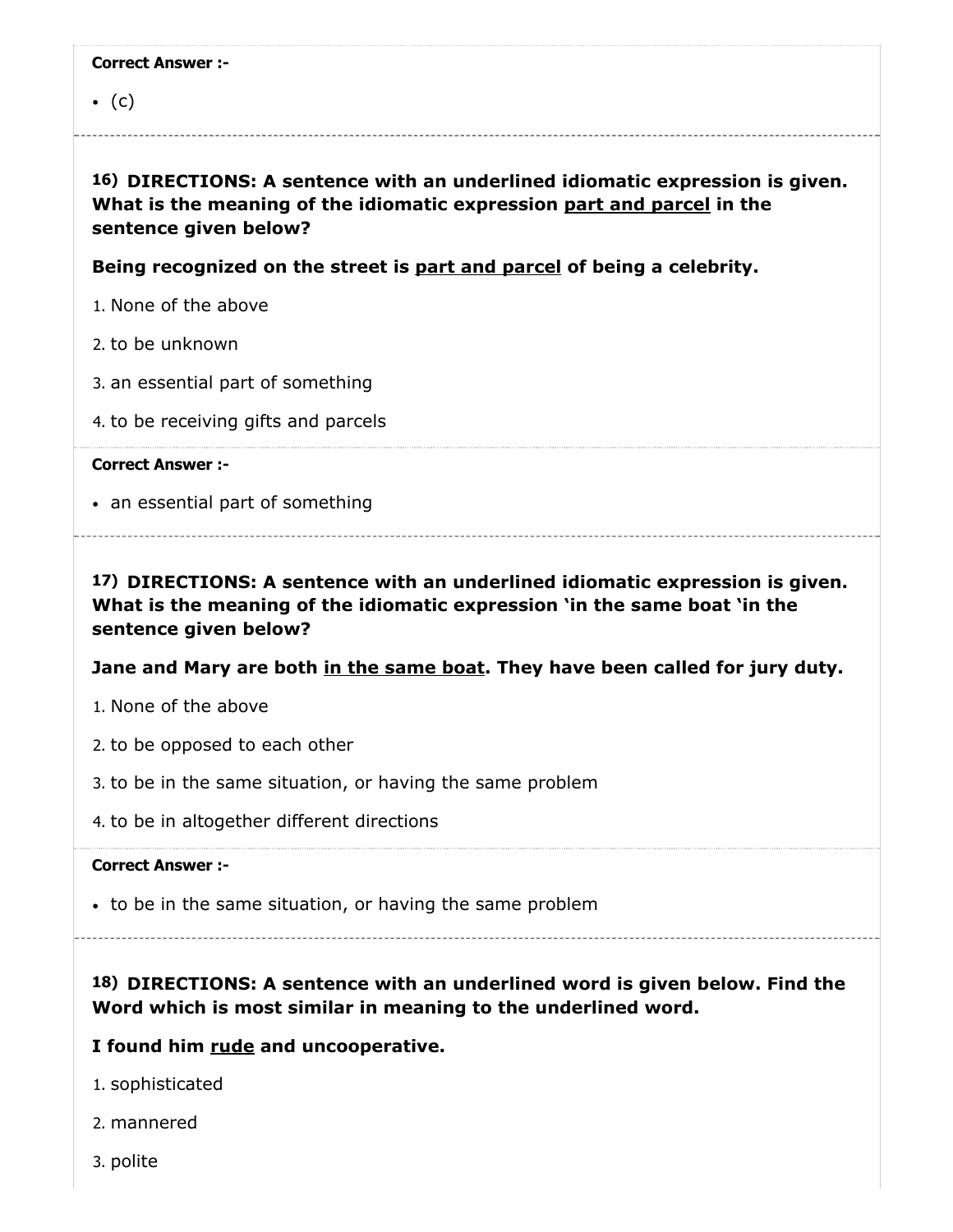4. impolite

#### Correct Answer :-

• impolite

19) DIRECTIONS: A sentence with an underlined word is given below. Find the word which is opposite to the highlighted word from the given options.

Many teenagers are surprisingly ignorant about current politics.

- 1. indecisive
- 2. aware
- 3. negligent
- 4. forgetful

#### Correct Answer :-

aware

20) DIRECTIONS: A sentence with an underlined word is given below. Find the word which is opposite to the highlighted word from the given options.

There has been a **hostile** reaction to the government's proposed tax increases.

- 1. bitter
- 2. revengeful
- 3. friendly
- 4. unfriendly

Correct Answer :-

• friendly

Topic:- General Science

# 1) Air tube of an insect is called-/ कीटोंकी वायुनली कहलाती है-

- 1. Pharynx/ सनी
- 2. Gills/ क्लोम
- 3. Spiracle/ श्वासरन्ध्र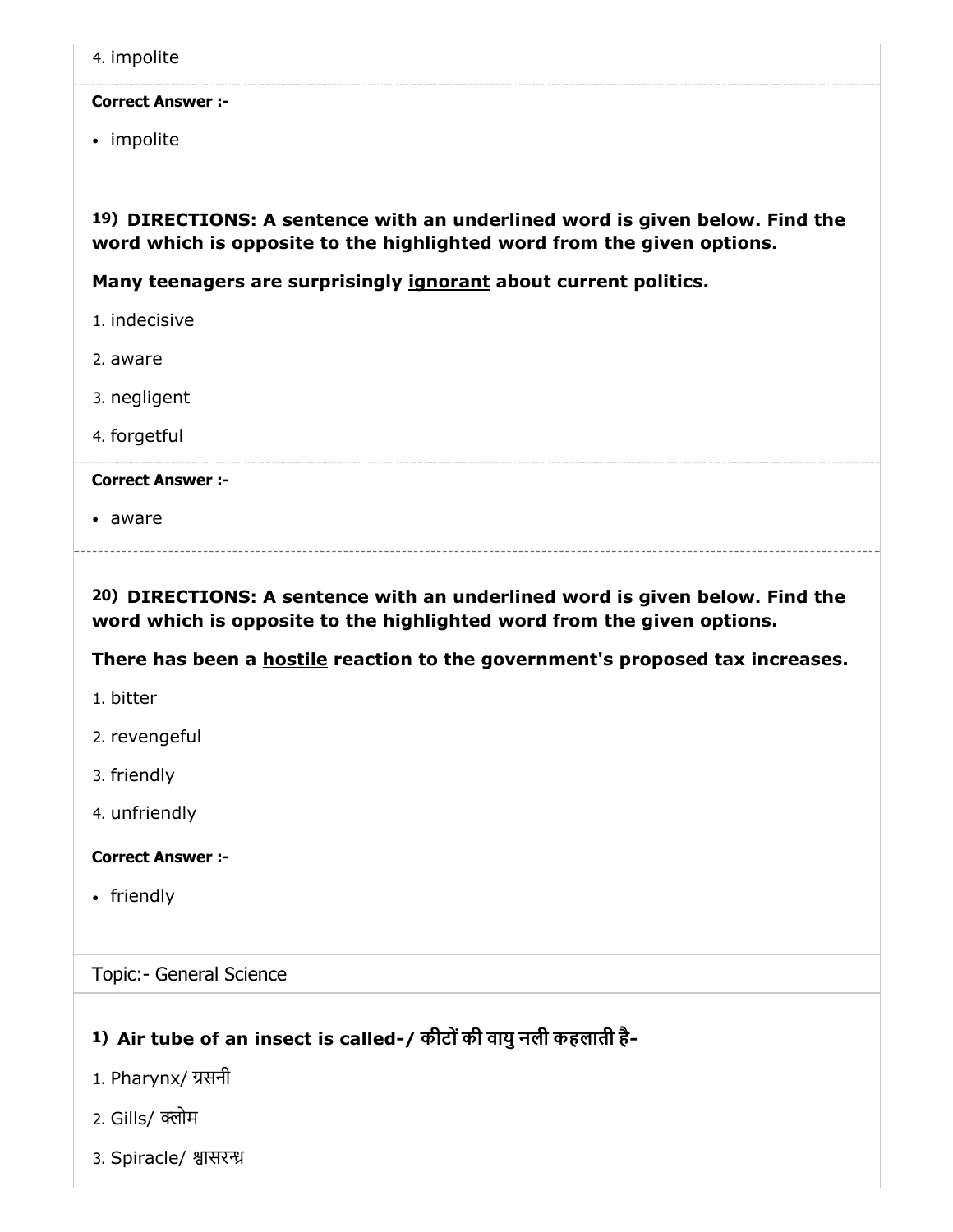| 4. Larynx/ कंठ                                                                                                                             |
|--------------------------------------------------------------------------------------------------------------------------------------------|
| <b>Correct Answer :-</b>                                                                                                                   |
| • Spiracle/ श्वासरन्ध्र                                                                                                                    |
| 2) Which component of soil gets deficient due to excess supply of water?/ मृदा<br>का कौनसा घटक जल की अत्यधिक आपूर्ति के कारण न्यून होता है |
| 1. Air/ वायु                                                                                                                               |
| 2. Minerals/ खनिज                                                                                                                          |
| 3. Manure/ खाद                                                                                                                             |
| 4. Nutrients/ पोषक                                                                                                                         |
| <b>Correct Answer :-</b>                                                                                                                   |
| • Air/ वायु                                                                                                                                |
|                                                                                                                                            |
| 3) The normal temperature of human body is-/ मनुष्य के शरीर का सामान्य ताप होता है-                                                        |
| 1.38°C                                                                                                                                     |
| 2.98.4°C                                                                                                                                   |
| 3.35°C                                                                                                                                     |
| 4.37°C                                                                                                                                     |
| <b>Correct Answer :-</b>                                                                                                                   |
| $\cdot$ 37°C                                                                                                                               |
| 4) Ditches made between the two rows of a crop are called as-/ फसलों की दो कतारों<br>के मध्य बनायी गयी नालियाँ कहलाती है-                  |
| 1. Line/ श्रेणी                                                                                                                            |
| 2. None of the above/ उपरोक्त में से कोई नहीं                                                                                              |
| 3. Canal/नलिका                                                                                                                             |
| 4. Furrow/ ब्याना                                                                                                                          |
| <b>Correct Answer :-</b>                                                                                                                   |
| • Canal/नलिका                                                                                                                              |
|                                                                                                                                            |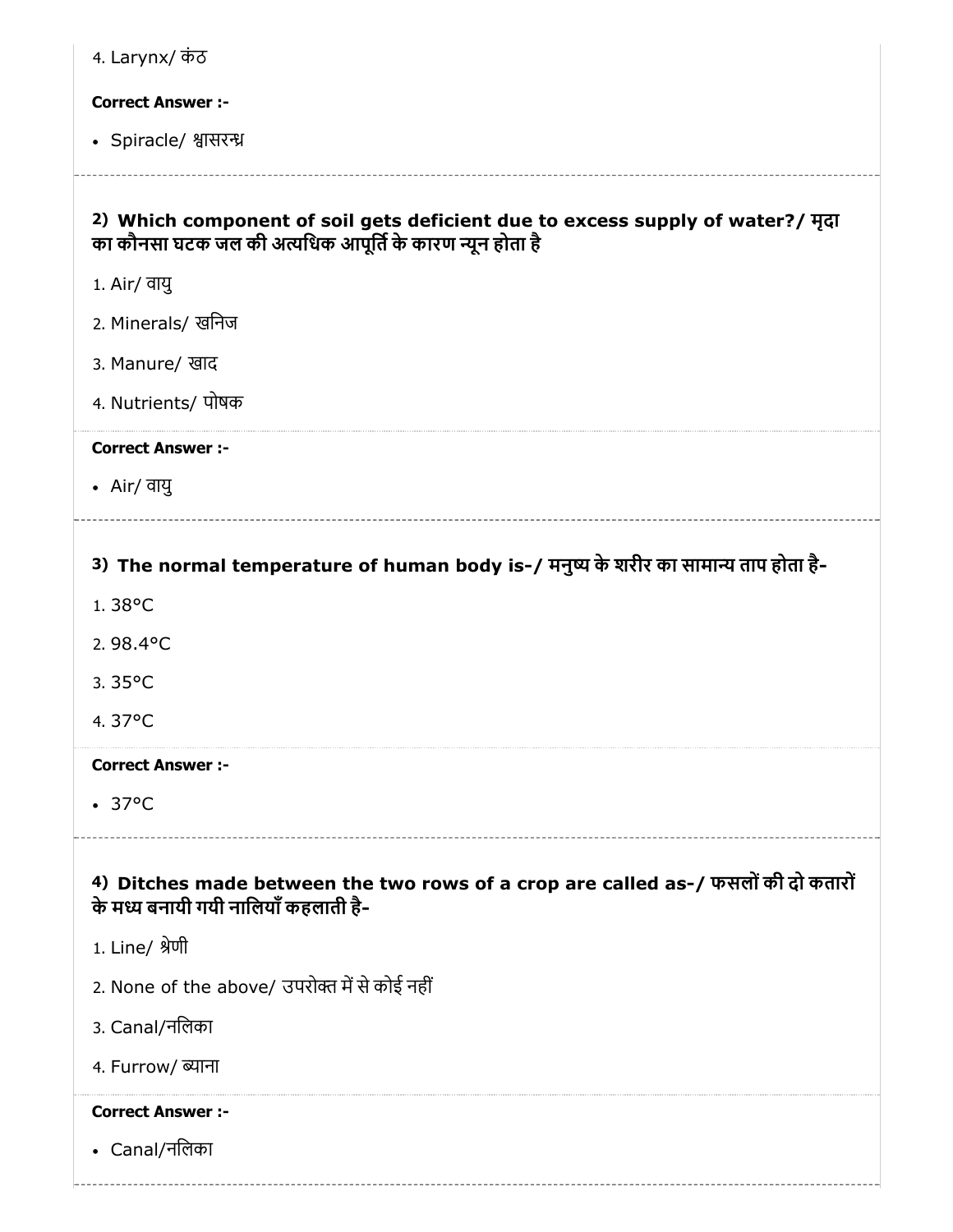# 5) The formula which represents the simple ratio of atoms in a compound is called-/ सूत्र, जो कि यौगिक में परमाणुओं का सरल अनुपात प्रदर्शित करता है, कहलाता है-

- 1. Rational formula/ अनुपातिक सूत्र
- 2. Molecular formula/ अणुसू
- 3. Structural formula/ संरचना सू
- 4. Empirical formula/ मूलानुपाती सू

#### Correct Answer :-

Empirical formula/ मूलानुपाती सू

# 6) Earth always pulls everything towards it due to-/ पृथ्वी सभी चीजों को हमेशा अपनी ओर खींचती है। ऐसा निम्न बल के कारण होता है-

- 1. Mechanical force/ यांिक बल
- 2. Electrostatic force/ िवद्ुयत बल
- 3. Gravitational force/ गुरूत्वीय बल
- 4. Muscular force/ शारीरक बल

#### Correct Answer :-

- Gravitational force/ गुरूत्वीय बल
- 

## 7) Which of the following is a good conductor of electricity?/ निम्न में से कौन विदुयत का अच्छा चालक है?

- 1. Chalk/ चॉक
- 2. Steel spoon/ स्टील की चम्मच
- 3. Wood/ लकड़ी
- 4. Dry air/शुष्क हवा

#### Correct Answer :-

• Steel spoon/ स्टील की चम्मच

# 8) Which of the following is also called `marsh gas'?/ निम्न में से किसे `माशे' गैस भी कहते है: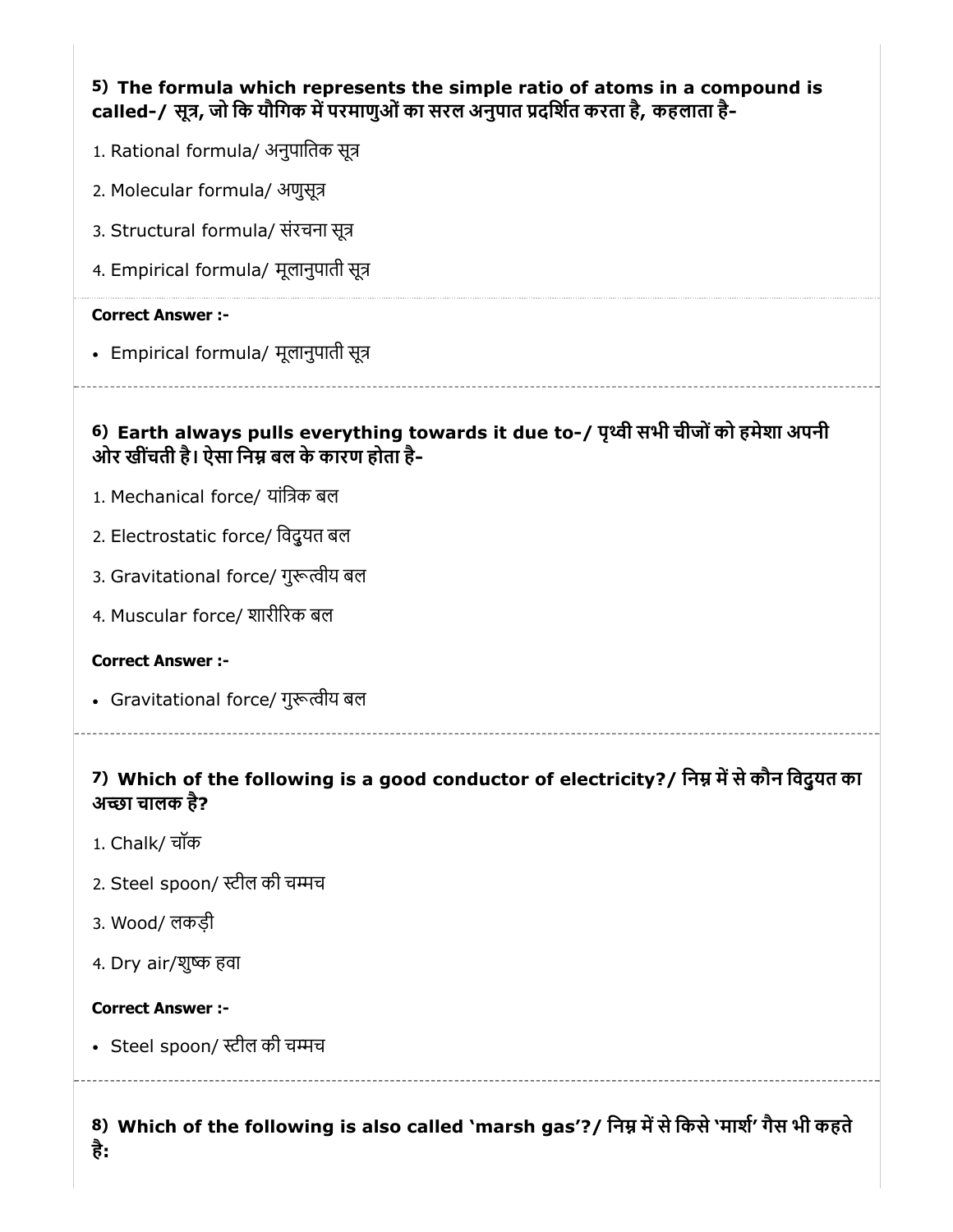- 1. Carbon dioxide/ कार्बन डाई ऑक्साइड
- 2. Sulphur dioxide/ सल्फर डाई ऑक्साइड
- 3. Methane/ मेथेन
- 4. Chlorofluoro carbons/ क्लोरोफ्लोरो कार्बन

• Methane/ मेथेन

# 9) Rusting takes place in-/ जंग लगना सम्पन्न होता है।

- 1. Moisture-free air/ वायु मुक्त नमी
- 2. None of these/ इनमें से कोई नहीं
- 3. Moist air/ नम वायु
- 4. Air-free moisture/ नमी मुक्त वायु

#### Correct Answer :-

Moist air/ नम वायु

10) The rainbow that appears in sky after the rains is caused by the \_\_\_\_\_\_\_ of light by water droplets present in upper atmosphere./ वर्षा के बाद, आसमान में दिखाई देने वाला इन्द्र धनुष खायुमण्डल में उपस्थित जल की बूंदों पर प्रकाश की किस परिघटना के कारण होता है।

- 1. Refraction of light/ काश का अपवतन
- 2. Dispersion of light/ काश का िवेपण
- 3. Reflection of light/ प्रकाश का परावर्तन
- 4. Polarization of light/ प्रकाश का ध्रुवण

#### Correct Answer :-

• Dispersion of light/ प्रकाश का विक्षेपण

# 11) The sound waves travel the slowest in–/ ध्वनि तरंगें निम्न माध्यम में सबसे धीरे चलती हैं-

- 1. Moist air/ आर्द्र हवा में
- 2. Liquid water/ द्रव पानी में
- 3. Ice/ बफ म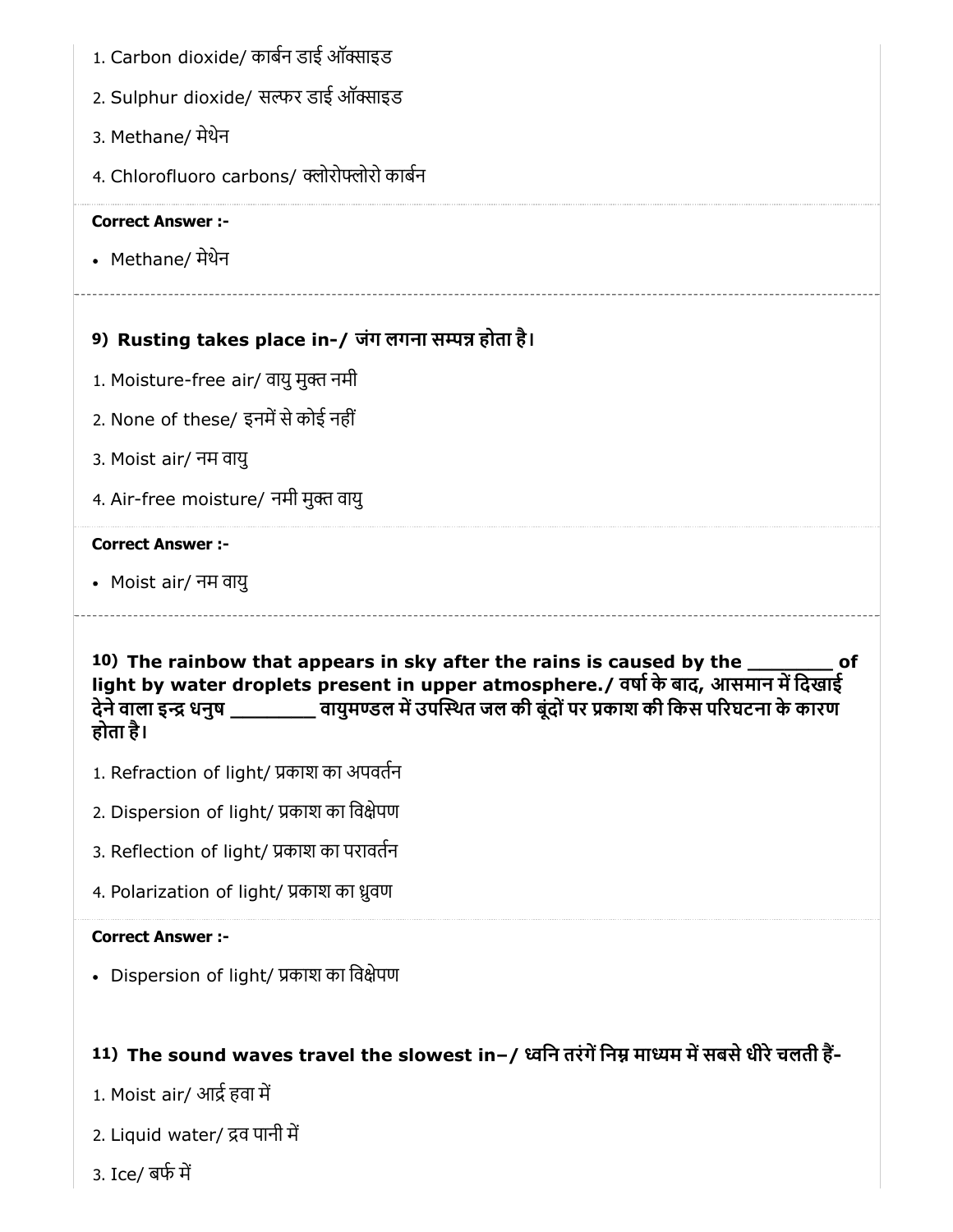|  |  | 4. Dry air/ शुष्क हवा में |
|--|--|---------------------------|
|  |  |                           |

• Dry air/ शुष्क हवा में

# 12) An electrolyte is-/ एक िवद्ुयत अपघटय है-

- 1. A metal/ एक धातु
- 2. None of these/ इनमें से कोई नहीं
- 3. A liquid that conducts electricity/ एक द्रव जो धारा चालन कर सकता है
- 4. A light electric cell/ एक काश िवद्ुयत सेल

#### Correct Answer :-

• A liquid that conducts electricity/ एक द्रव जो धारा चालन कर सकता है

# 13) Saliva has the enzyme-/ लार में एन्जाइम होता है-

- 1. Trypsin/ ट्रिप्सिन
- 2. Rennin/ रेिनन
- 3. Ptyalin/ टायिलन
- 4. Pepsin/ पेप्सिन

#### Correct Answer :-

Ptyalin/ टायिलन

# 14) According to IUCN red list. What is the status of red panda (Ailurus fulgens)?/ IUCN लाल सूची के अनुसार लाल पाण्डा (एल्युरस फलोन्स) की क्या स्थिति है?

- 1. Endangered species/ संकटग्रस्त जाति
- 2. Extinct species/ विलुप्त जाति
- 3. Vulnerable species/ दुबल जाित
- 4. Critically endangered species/गंभीर संकटग्रस्त जाति

#### Correct Answer :-

• Endangered species/ संकटग्रस्त जाति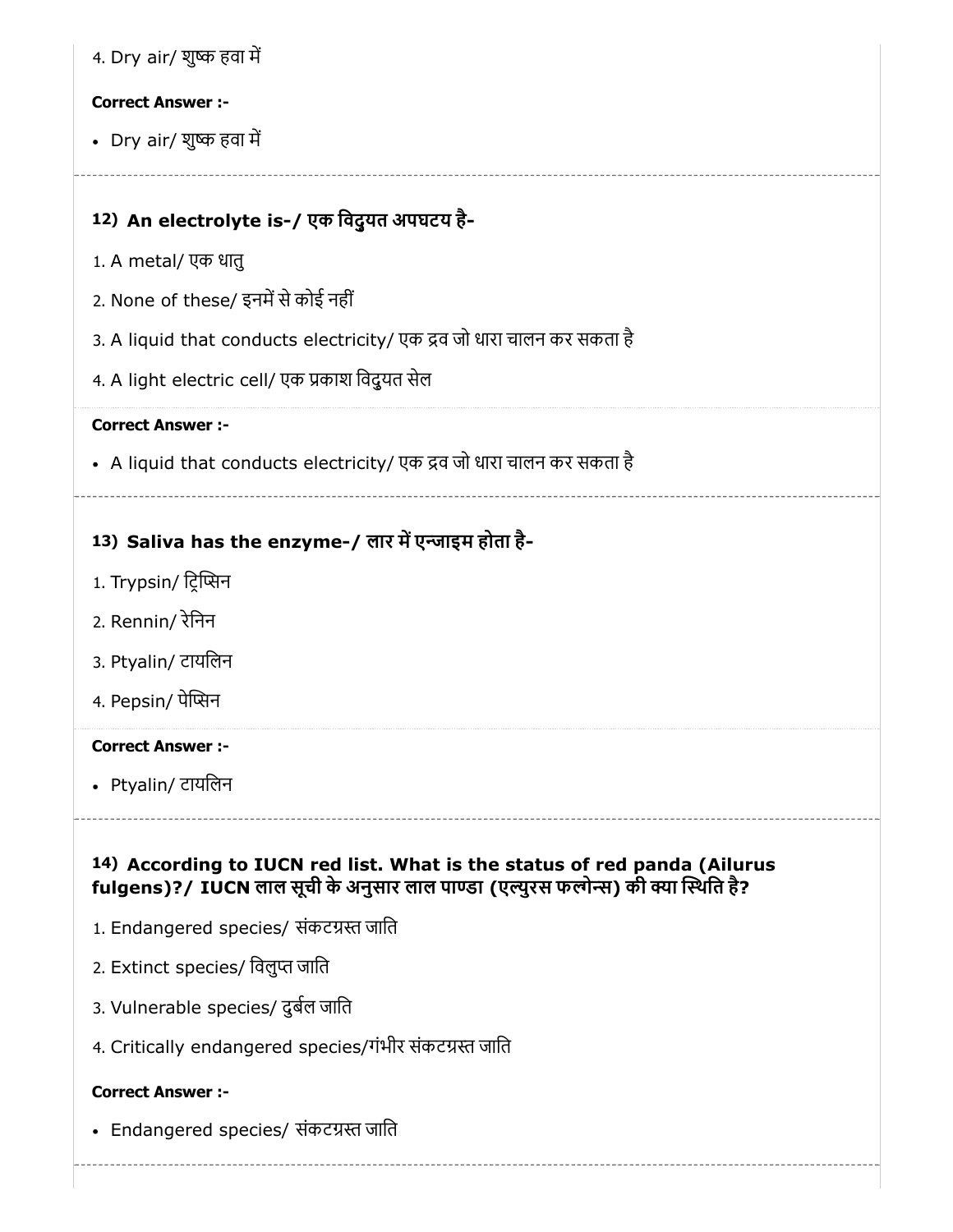# 15) In which of the following processes light is absorbed?/ निम्नलिखित में से कौन-से प्रक्रम में प्रकाश का अवशोषण होता है।

- 1. Photosynthesis/ प्रकाश संश्लेषण
- 2. Sublimation/ उवपातन
- 3. Rusting/ जंग लगना
- 4. Burning/ जलना

#### Correct Answer :-

• Photosynthesis/ प्रकाश संश्लेषण

# 16) Penicillin is an:/ पेिनिसलीन हैएक-

- 1. Vitamin/ िवटािमन
- 2. Hormone/ हामन
- 3. Antipyretic/ तीव्रज्वरनाशी
- 4. Antibiotic/ ितज़ैिवक

#### Correct Answer :-

• Antibiotic/ प्रतिजैविक

# 17) Density of ice is-/ बफ की घन होता है-

- 1. Less than water/ जल सेकम
- 2. Cannot be said/ कहा नहींजा सकता
- 3. More than water/ जल सेअिधक
- 4. Same as water/ जल के समान

#### Correct Answer :-

Less than water/ जल सेकम

# 18) The smallest organelles in a cell are-/ कोशिका में सबसे छोटा कोशिकांग है-

- 1. Peroxysomes/ परॉक्सीसोम
- 2. Ribosomes/ राइबोसोम
- 3. Lysosomes/ लाइसोसोम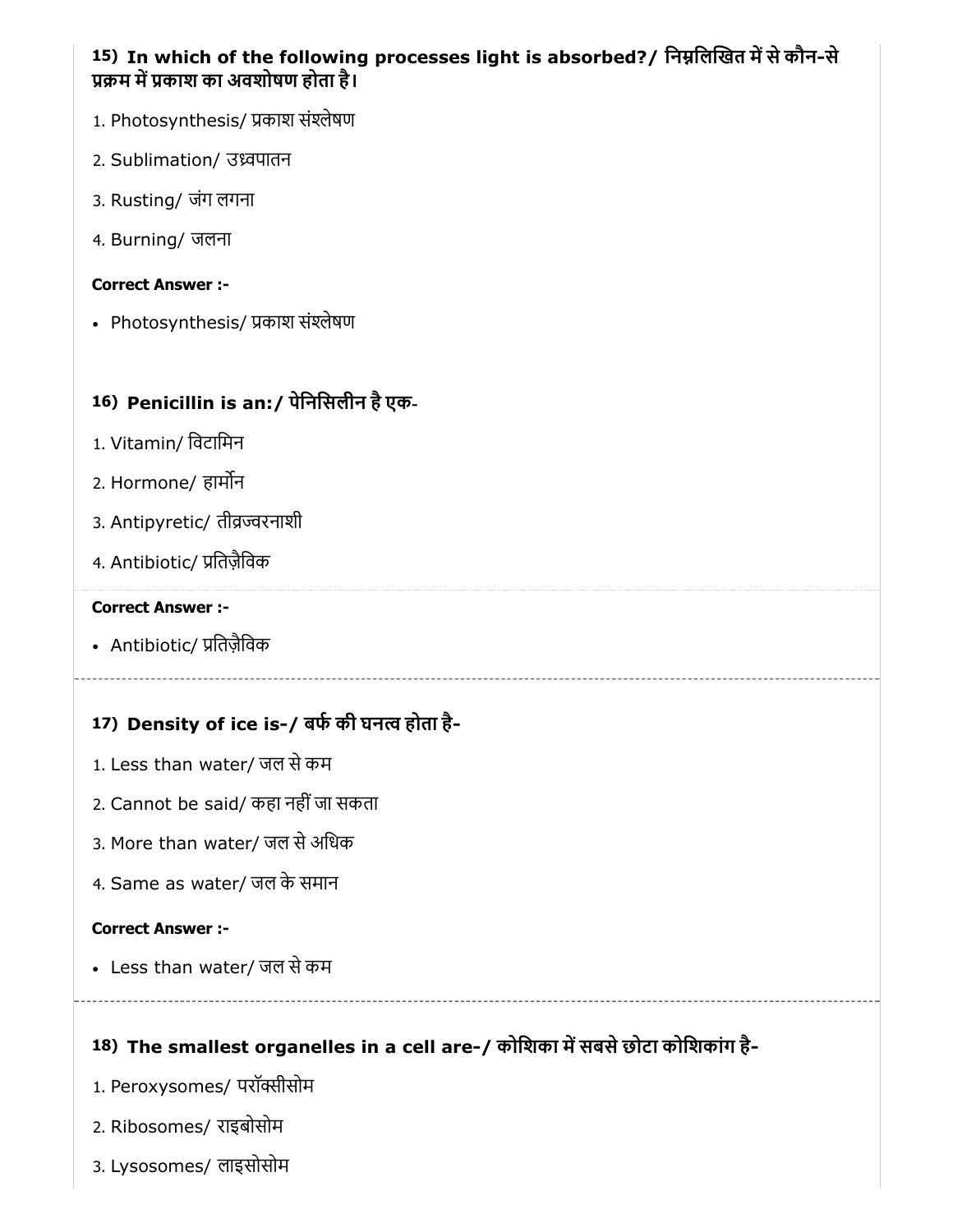| 4. Spherosomes/ स्फेरोसोम                                                                                                                                                                                                          |
|------------------------------------------------------------------------------------------------------------------------------------------------------------------------------------------------------------------------------------|
| <b>Correct Answer :-</b>                                                                                                                                                                                                           |
| • Spherosomes/ स्फेरोसोम                                                                                                                                                                                                           |
| 19) In an electrolyic cell, the electrode which is connected to the positive<br>terminal of a battery is called-/ एक विदुयत अपघट्य सेल में, वह इलेक्ट्रॉड जिसे, बैटरी के<br>धनात्मक टर्मिनल से संयोजित किया जाता है, उसे कहते हैं- |
| 1. None of these/ इनमें से कोई नहीं                                                                                                                                                                                                |
| 2. Anode/ऐनोड                                                                                                                                                                                                                      |
| 3. Cathode/ कैथोड                                                                                                                                                                                                                  |
| 4. Antinode/ एन्टीनोड                                                                                                                                                                                                              |
| <b>Correct Answer :-</b>                                                                                                                                                                                                           |
| • Anode/ऐनोड                                                                                                                                                                                                                       |
|                                                                                                                                                                                                                                    |
| 20) Air moves from a region of ________ pressure to a region of _________<br>pressure./ वायु ___________ दाब क्षेत्र से _________ दाब क्षेत्र की ओर बहती है।                                                                       |
| 1. Low, high/ निम्न, उच्च                                                                                                                                                                                                          |
| 2. Low, low/ निम्न, निम्न                                                                                                                                                                                                          |
| 3. High, low/ उच्च, निम्न                                                                                                                                                                                                          |
| 4. High, high/ उच्च, उच्च                                                                                                                                                                                                          |
| <b>Correct Answer:-</b>                                                                                                                                                                                                            |
| • High, low/ उच्च, निम्न                                                                                                                                                                                                           |
|                                                                                                                                                                                                                                    |
| Topic:- General Knowledge                                                                                                                                                                                                          |
|                                                                                                                                                                                                                                    |

# 1) How many agro-climatic zones are there in Madhya Pradesh?/मदेश मिकतने कृषि-जलवायु क्षेत्र हैं?

1. 13

2. 11

3. 10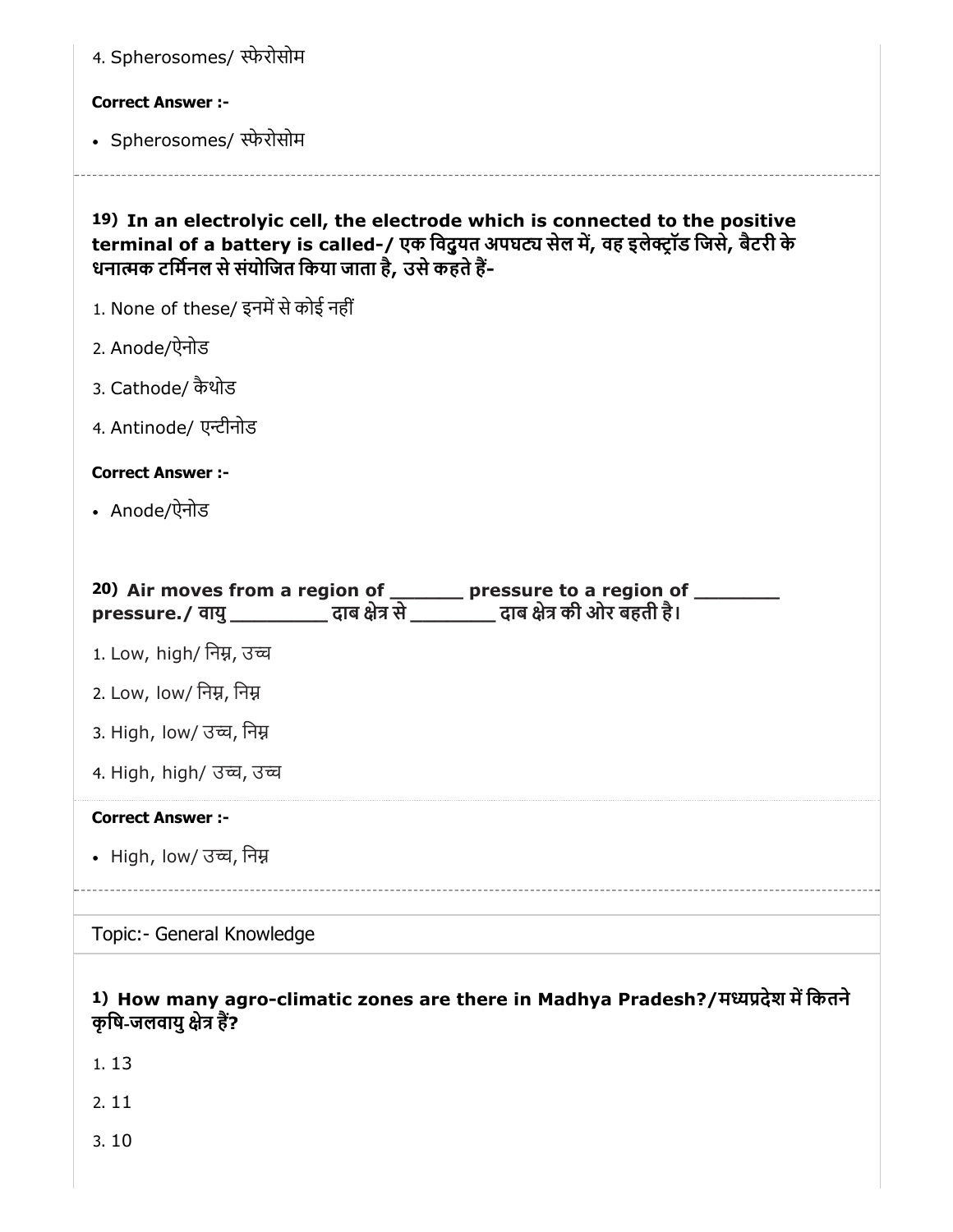$• 11$ 

2) In which year was the Burhanpur district created? / बुरहानपुर िजला िकस साल थािपत िकया गया था?

- 1. 2006
- 2. 2004
- 3. 2005
- 4. 2003

Correct Answer :-

• 2003

3) In which year was the IT Department of BHEL, Bhopal declared Winner for Excellence Award in e-Governance initiatives in Madhya Pradesh? / भेल, भोपाल के आईटी विभाग को किस वर्ष में मध्य प्रदेश में ई-गवर्नेंस पहलों में उत्कृष्टता पुरस्कार विजेता घोषित किया गया था?

- 1. 2012-13
- 2. 2013-14
- 3. 2014-15
- 4. 2015-16

Correct Answer :-

2012-13

4) In which of the following districts is the maximum number of fairs held?/ निम्नलिखित जिलों में से अधिकतम मेलें कहाँ आयोजित की जाती है?

- 1. Hoshangabad / होशंगाबाद
- 2. Bhopal / भोपाल
- 3. Ujjain / उज्जैन
- 4. Ratlam / रतलाम

Correct Answer :-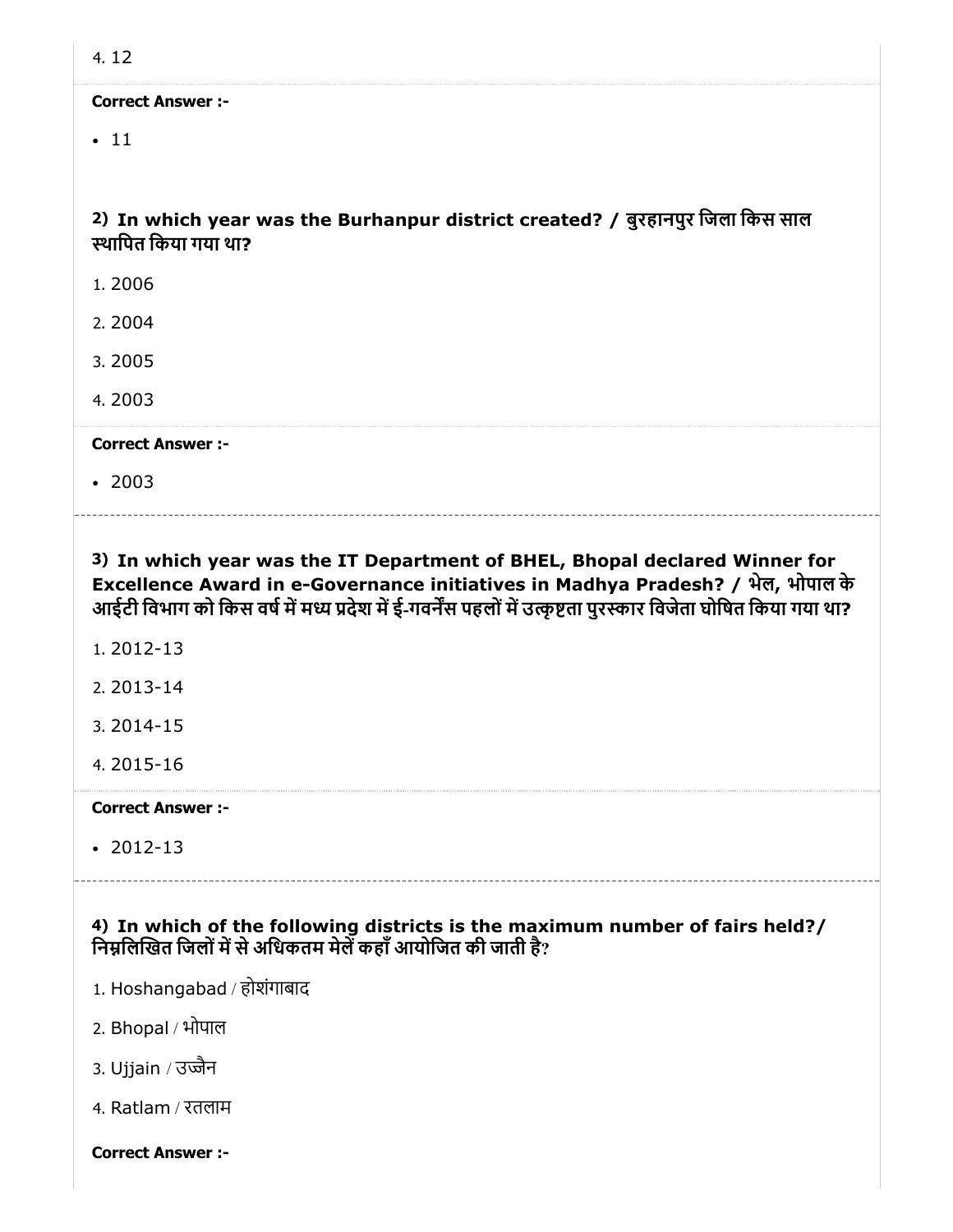• Ujjain / उज्जैन

# 5) Who is the Captain of the Madhya Pradesh state ODI team?/ मध्य प्रदेश ओडीआई टीम के कान कौन है?

- 1. Naman Ojha/ नमन ओझा
- 2. Shubham Sharma/ शुभम शमा
- 3. Aditya Shrivastava/ आदित्य श्रीवास्तव
- 4. Anand Bais/ आनन्द बैस

#### Correct Answer :-

Naman Ojha/ नमन ओझा

# 6) Which of the following commissioned a 600 MW thermal power plant at Jhabua?/ निम्नलिखित में से किसने झाबुआ में 600 मेगावाट ताप विद्यत संयंत्र चालू किया है?

- 1. BHEL/ भेल
- 2. None of these/ इनमे से कोई नहीं
- 3. ONGC/ ओएनजीसी
- 4. NTPC/ एनटीपीसी

#### Correct Answer :-

BHEL/ भेल

7) Which of the following rivers of Madhya Pradesh is the third longest river of India that flows entirely within the country?/मध्य प्रदेश की निम्न नदियों में से भारत की तीसरी सबसे लम्बी नदी कौन- सी है, जो पुरे देश के अन्दर बहती है?

- 1. Betwa / बेतवा
- 2. Narmada / नमदा
- 3. Godavari / गोदावरी
- 4. Mahi / मािह

#### Correct Answer :-

Narmada / नमदा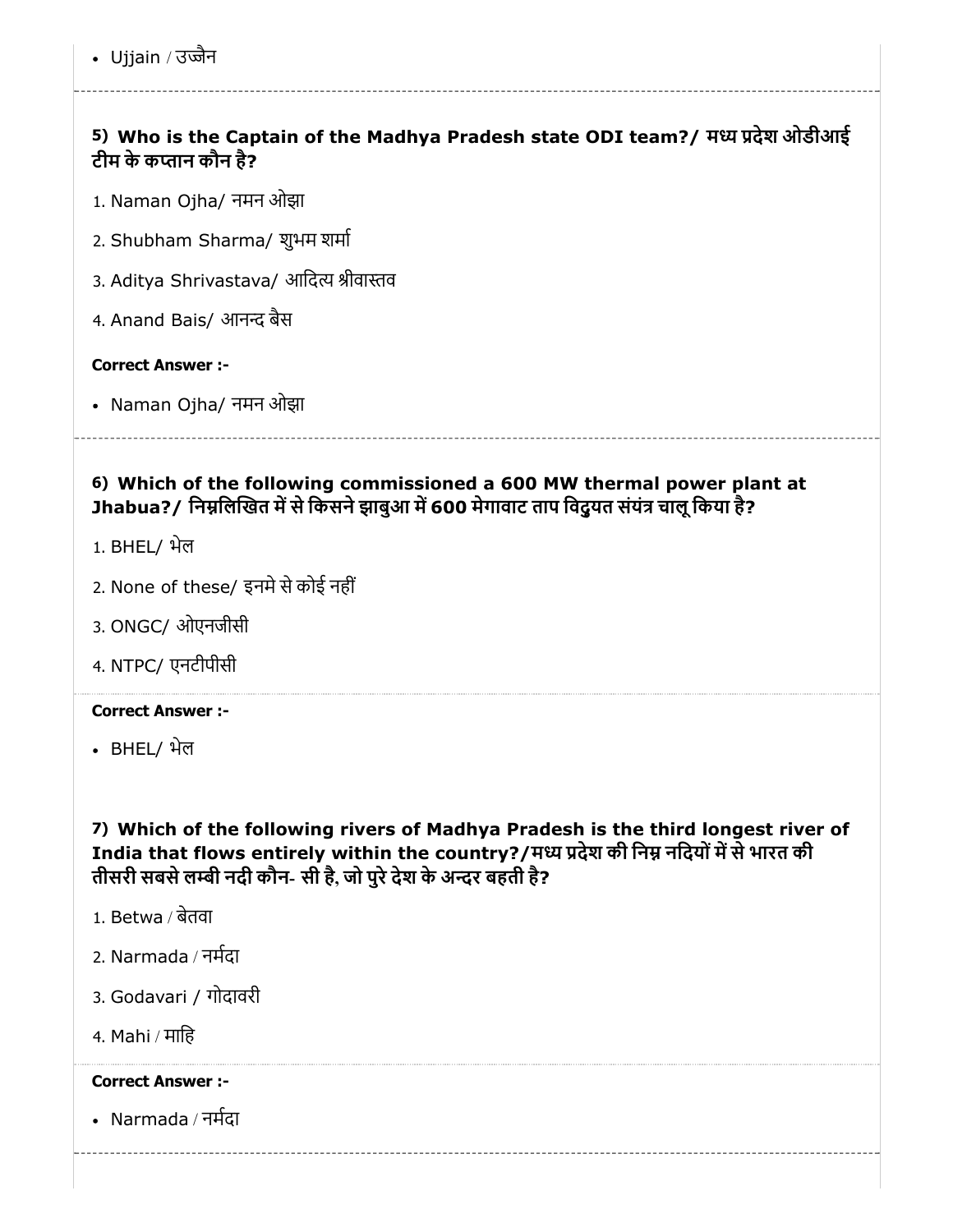# 8) Which of the following districts is called the 'Gateway to Southern India'? / निम्न में से कौन से जिले को 'दक्षिण भारत का द्वार' कहा जाता है?

- $1.$  None of these / इनमे से कोई नहीं
- 2. Khandwa / खंडवा
- 3. Alirajpur / अलीराजपुर
- 4. Rewa / रीवा

### Correct Answer :-

• None of these / इनमे से कोई नहीं

# 9) Where is the Hoshang Shah's tomb? / होशांग शाह का मकबरा कहाँहै?

- 1. Chanderi / चंदेरी
- 2. Hoshangabad / होशंगाबाद
- 3. Bhopal / भोपाल
- 4. Mandu / मांडू

### Correct Answer :-

Mandu / मांडू

10) Which is the famous fabric of Madhya Pradesh, the advent of which can be traced to Ala-ud-din-Khilji in the year 1305 AD?/ मध्य प्रदेश का प्रसिद्ध कपड़ा कौन- सा है, जिसकी उत्पत्ति से वर्ष 1305 ईसवी में अलाउद्दिन-खिलजी का पता लगाया जा सकता है?

- 1. Chanderi/ चंदेरी
- 2. Chikenkari/ िचकनकारी
- 3. Kosa/ कोसा
- 4. Zaridosi/ ज़रदोसी

## Correct Answer :-

Chanderi/ चंदेरी

11) Which musical-instrument is Baba Allauddin Khan associated with? /बाबा अल्लाउद्दीन खान किस संगीत वाद्य यंत्र से जुड़े हैं?

1. Sitar / िसतार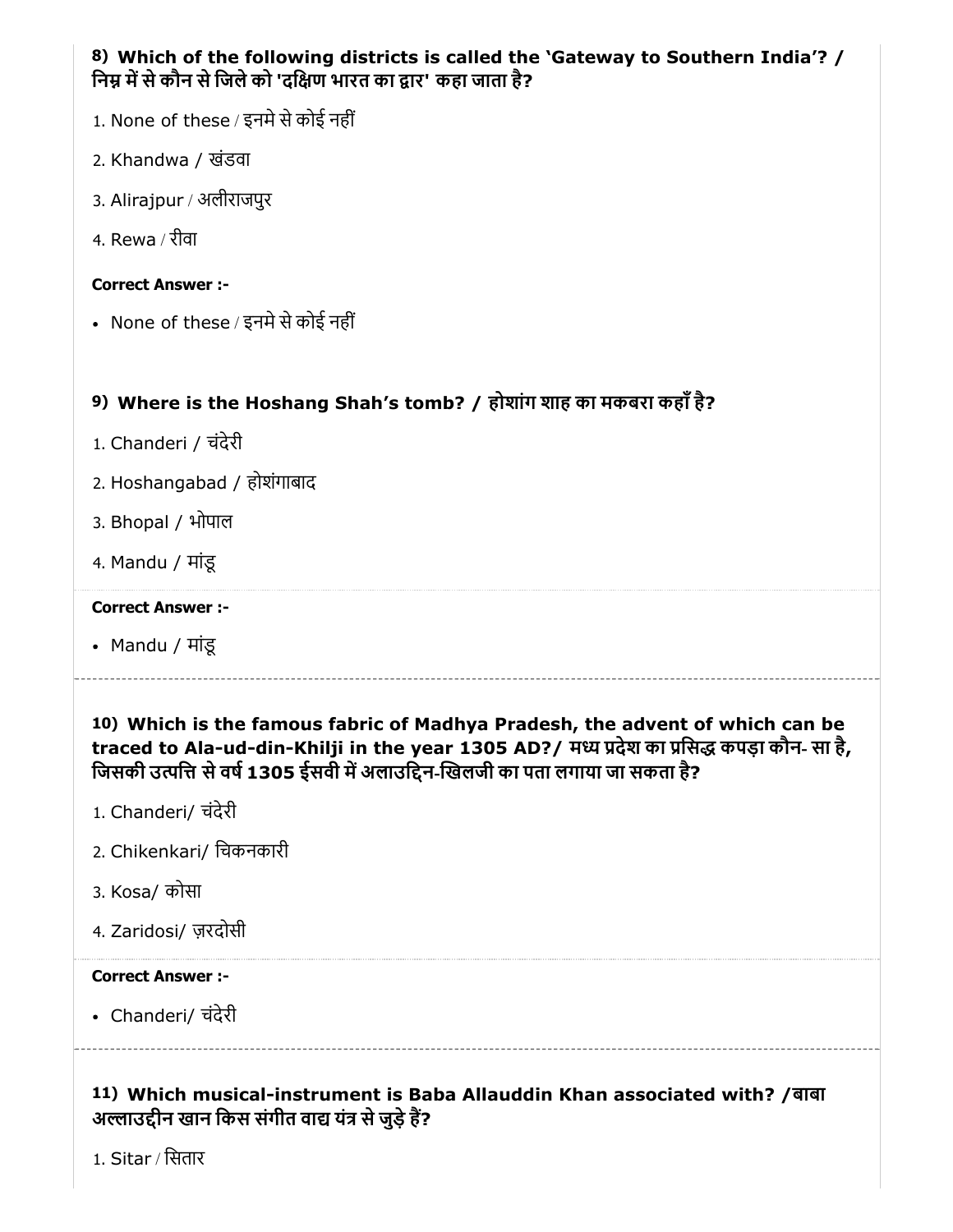2. Esraj / इसराज

3. Sarod / सरोद

4. Tabla / तबला

#### Correct Answer :-

Sarod / सरोद

12) Originally how many temples were there at Khajuraho? / मूल रूप से खजुराहो में कितने मंदिर थे?

- 1. 86
- 2. 84

3. 85

4. 83

Correct Answer :-

• 85

13) During the Revolt of AD 1857, till which date was the Fort of Dhar kept in the possession of the freedom-fighters?/1857 ईसवी के विद्रोह के दौरान, स्वतंत्रता सेनानियों के कब्जे में धार का किला किस तारीख तक था?

1. 31<sup>st</sup> December, 1857 / 31- वां दिसम्बर, 1857

2. 31<sup>st</sup> October, 1857 / 31- वां अक्टूबर, 1857

3. 30<sup>th</sup> September, 1857 / 30-वां सितम्बर, 1857

4. 30<sup>th</sup> November, 1857/30- वां नवम्बर, 1857

#### Correct Answer :-

31<sup>st</sup> October, 1857 / 31- वां अक्टूबर, 1857

14) The BRICS Convention of Tourism was held at Khajuraho in the year:/ ि कन्वेंशन ऑफ टूरिज्म किस वर्ष खजुराहो में आयोजित किया गया था?

1. 2015

2. 2016

3. 2017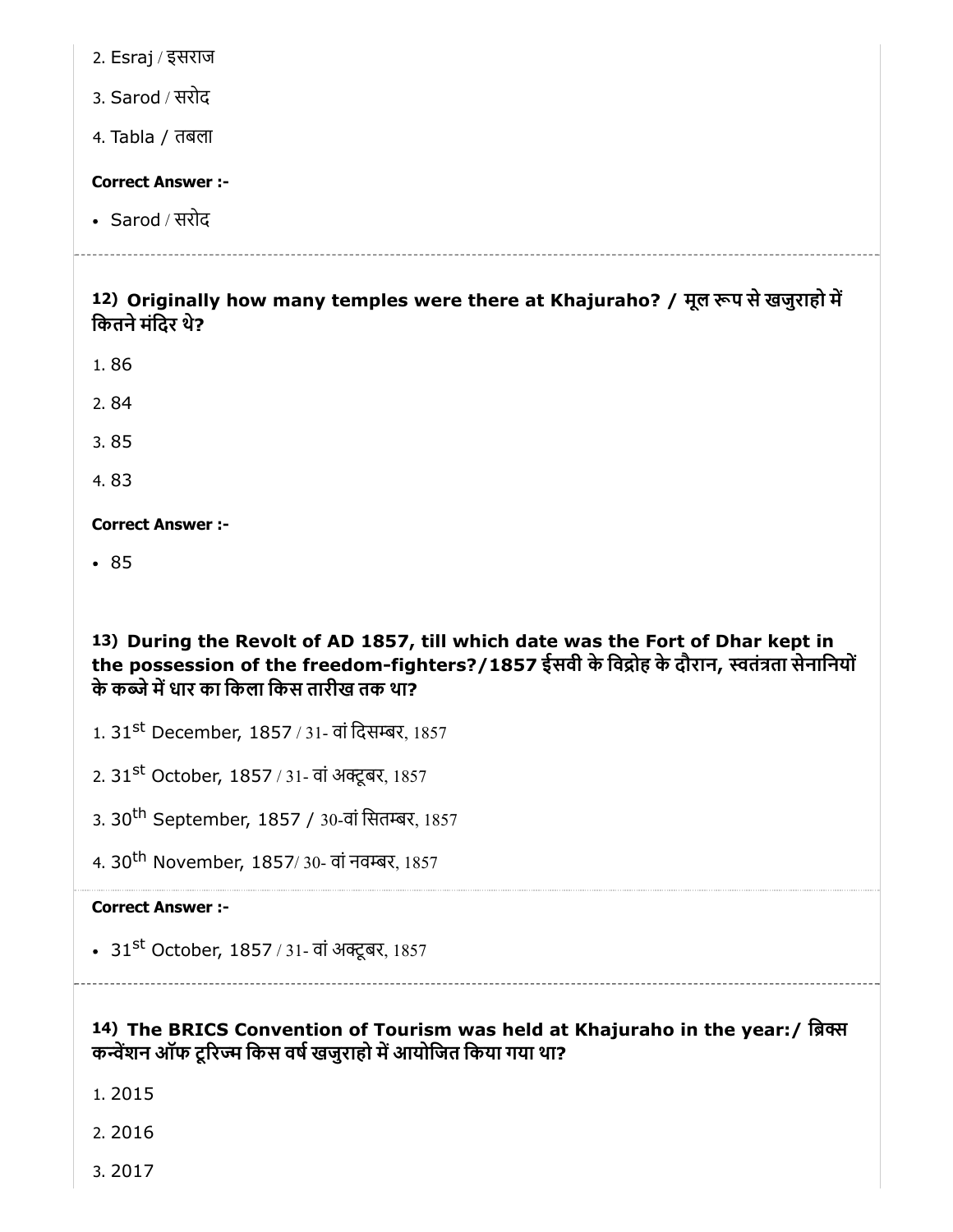| 4.2014                                                                                                              |
|---------------------------------------------------------------------------------------------------------------------|
| <b>Correct Answer :-</b>                                                                                            |
| $\cdot$ 2016                                                                                                        |
|                                                                                                                     |
| 15) The Rewa-Panna Plateau is also known as the ___________;/ रीवा-पन्ना पठार<br>को खोड़ के नाम से भी जाना जाता है। |
| 1. Vindhyan plateau/ विंध्य का पठार                                                                                 |
| 2. Bhander plateau/ भन्दर पठार                                                                                      |
| 3. Satpura plateau/ सतपुरा पठार                                                                                     |
| 4. Malwa plateau/ मालवा पठार                                                                                        |
| <b>Correct Answer :-</b>                                                                                            |
| • Vindhyan plateau/ विंध्य का पठार                                                                                  |
|                                                                                                                     |
| 16) Right to Information Act was notified on:/ सूचना का अधिकार अधिनियम को कब<br>अधिसूचित किया गया?                  |
| 1. None of these/इनमे से कोई नहीं                                                                                   |
| 2. 15th June, 2005/15 जून, 2005                                                                                     |
| 3. 1st November, 2000/1 नवंबर, 2000                                                                                 |
| 4. 26th January, 2010/26 जनवरी, 2010                                                                                |
| <b>Correct Answer :-</b>                                                                                            |
| • 15th June, 2005/15 जून, 2005                                                                                      |

## 17) For which of the following is the 'Vishwamitra Award' of Madhya Pradesh given?/ मध्यप्रदेश का 'विश्वामित्र पुरस्कार' निम्नलिखित में से कौन- से क्षेत्र में दिया जाता है?

- 1. Best performance in sports/ खेल में सर्वश्रेष्ठ प्रदर्शन
- 2. Coaches for serving sports/ खेल खेलनेके िलए कोच
- 3. Highest award for Literature / साहित्य के लिए सर्वोच्च पुरस्कार
- 4. Social work related activities / सामाजिक कार्य संबंधी गतिविधियों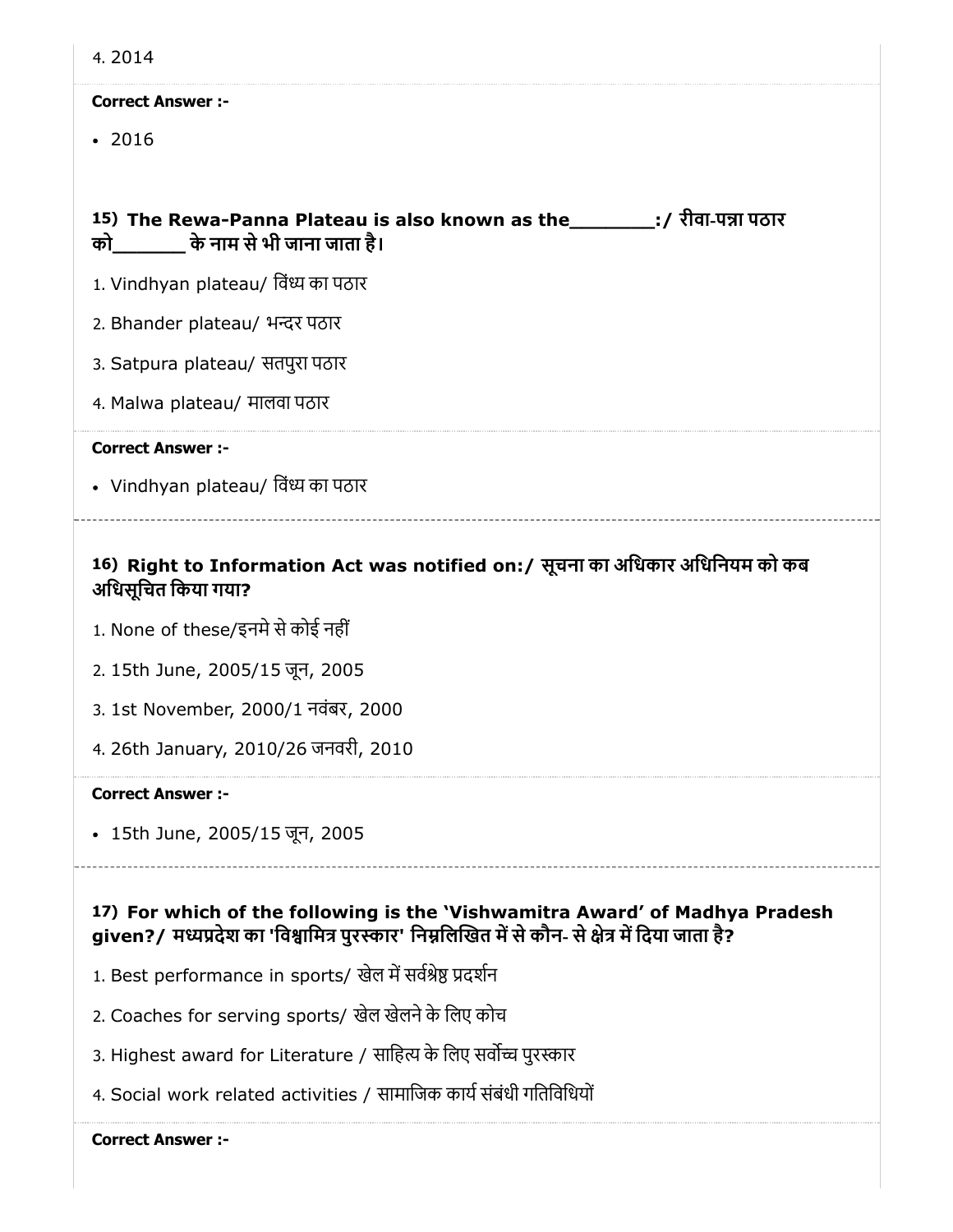| • Coaches for serving sports/ खेल खेलने के लिए कोच                                                                                                                                                                                                                                                                                            |
|-----------------------------------------------------------------------------------------------------------------------------------------------------------------------------------------------------------------------------------------------------------------------------------------------------------------------------------------------|
| 18) Madhya Pradesh is the largest producer of ________ in the country/मध्य प्रदेश<br>देश में व्या सबसे बड़ा उत्पादक है?                                                                                                                                                                                                                       |
| 1. None of these/इनमे से कोई नहीं                                                                                                                                                                                                                                                                                                             |
| 2. Sugarcane/गन्ना                                                                                                                                                                                                                                                                                                                            |
| 3. Oilseeds/तिलहन                                                                                                                                                                                                                                                                                                                             |
| 4. Rice/चावल                                                                                                                                                                                                                                                                                                                                  |
| <b>Correct Answer:-</b>                                                                                                                                                                                                                                                                                                                       |
| • Oilseeds/तिलहन                                                                                                                                                                                                                                                                                                                              |
| 19) Madhya Pradesh's Heritage Walk of _______ won the Best Heritage Walk<br>Award at the National Tourism Award in 2016./मध्यप्रदेश की हेरिटेज वॉक ऑफ़<br>्ने 2016 में राष्टीय पर्यटन पुरस्कार में बेस्ट हेरिटेज वॉक का पुरस्कार जीता।                                                                                                        |
| 1. Khajuraho/खजुराहो                                                                                                                                                                                                                                                                                                                          |
| 2. Amarkantak/अमरकंटक                                                                                                                                                                                                                                                                                                                         |
| 3. Bhopal/भोपाल                                                                                                                                                                                                                                                                                                                               |
| 4. Mandu/मांड                                                                                                                                                                                                                                                                                                                                 |
| <b>Correct Answer :-</b>                                                                                                                                                                                                                                                                                                                      |
| • Bhopal/भोपाल                                                                                                                                                                                                                                                                                                                                |
| became an important city in medieval times owing to flourishing<br>20)<br>trade between Delhi and Gujarat. Which city of present Madhya Pradesh is<br>being talked about here?/ दिल्ली और गुजरात के बीच समृद्ध व्यापार के कारण मध्ययुगीन समय में<br>एक महत्वपूर्ण शहर बन गया था। वर्तमान मध्य प्रदेश के किस शहर के बारे में बात की जा रही है? |
| 1. Sironj/ सिरोंज                                                                                                                                                                                                                                                                                                                             |
| 2. Katni/ कटनी                                                                                                                                                                                                                                                                                                                                |
| 3. Hoshangabad/ होशंगाबाद                                                                                                                                                                                                                                                                                                                     |
| 4. Bhopal/ भोपाल                                                                                                                                                                                                                                                                                                                              |

Sironj/ िसरोजं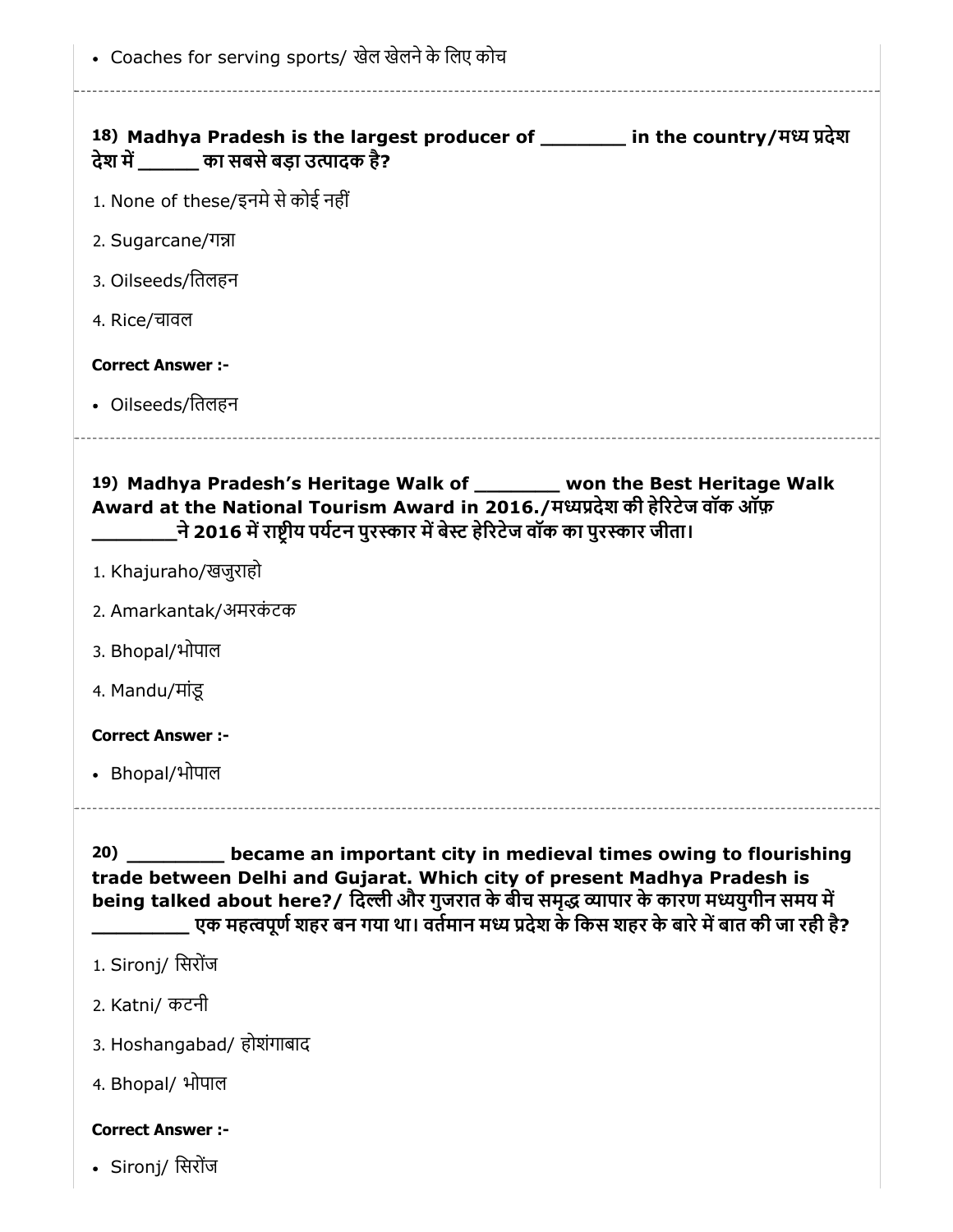1) माखनलाल चतुर्वदी की कृति है 2) 'घर पर आर्य मेहमानों के लिए जल्दी से भोजन-पानी का प्रबंध करो'− वाक्य है : 3) 'गायबैल' पद में समास है : 4) 'होरे' शब्द का पर्यायवाची है : Topic:- General Hindi 1. अपलक 2. िहमतरंिगणी 3. ज्योति कलश 4. कुं कुम Correct Answer :- िहमतरंिगणी 1. आज्ञासूचक वाक्य 2. इच्छासूचक वाक्य 3. विधानवाचक वाक्य 4. संकेताथक वा Correct Answer :- • आज्ञासूचक वाक्य 1. अयीभाव 2. िगु 3. कमधारय 4. <u>दंद्र</u> Correct Answer :- • द्वंद्व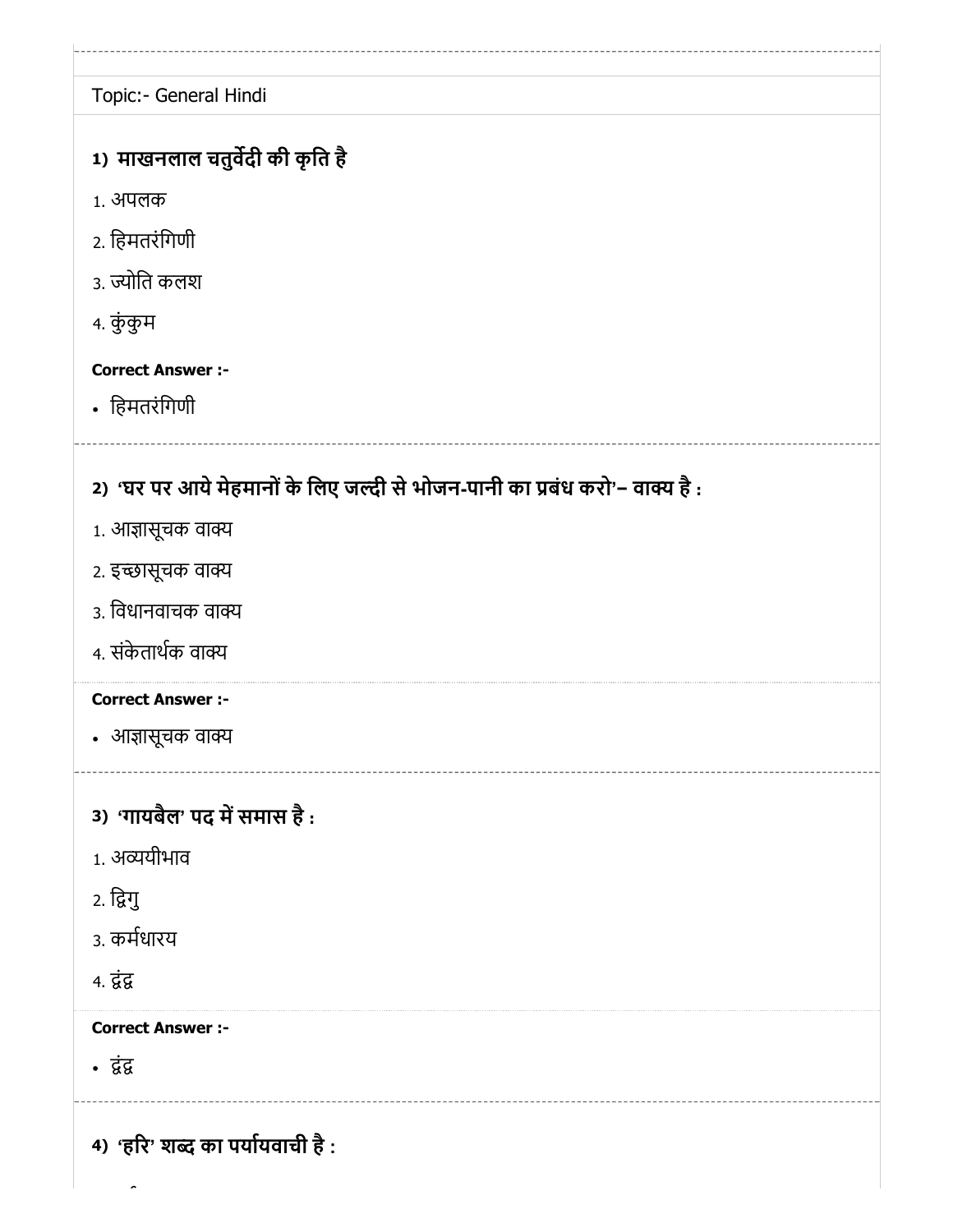- 1. सप
- 2. िवु
- 3. मोर
- 4. उक्त सभी

• उक्त सभी

# 5) 'गड़गड़ाहट' शब्द में प्रत्यय है :

- 1. अड़ाह्ट
- 2. हट
- 3. गड़ाह्ट
- 4. आहट

# Correct Answer :-

आहट

# 6) 'नाक' शब्द का अर्थ नहीं है :

- 1. स्वर्ग
- 2. नगर का प्रवेश द्वार
- ३. प्रतिष्ठा
- 4. मगर जैसा एक जलजंतु

# Correct Answer :-

नगर का वेश ार

# 7) 'किसान' शब्द है :

- 1. संकर
- 2. तत्सम
- 3. तद्भव
- 4. देशज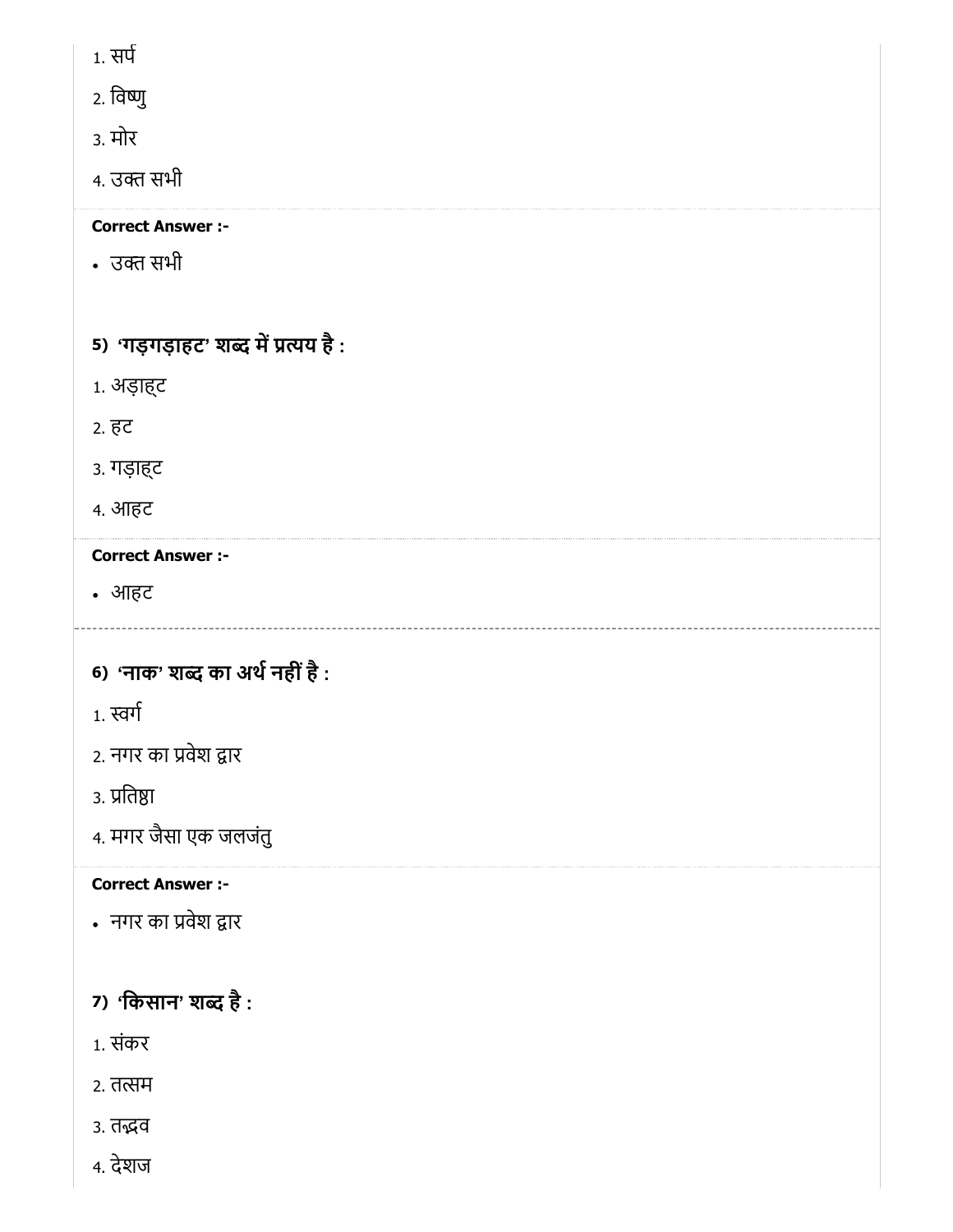• तद्भव

# 8) 'कहाँ-कहाँ जाऊँ अर्कला आदमी हूँ'− वाक्य है :

- 1. थानबोधक संरचना
- 2. िवनतासूचक संरचना
- 3. िविधसूचक संरचना
- 4. कारण-कार्य बोधक संरचना

### Correct Answer :-

थानबोधक संरचना

# 9) 'हाथ उठा बैठना' मुहावरेका आशय है :

- 1. िकसी को मार बैठना
- 2. किसी काम में सहायता देना बंद कर देना
- 3. उक्त सभी
- 4. असहयोग कर देना

# Correct Answer :-

• उक्त सभी

# 10) 'रामायण' में संधि है :

- 1. अयादि स्वर संधि
- 2. यण स्वर संधि
- 3. व्यंजन संधि
- 4. विसर्ग संधि

## Correct Answer :-

ंजन संिध

11) 'क्षणिक' का विलोम शब्द है: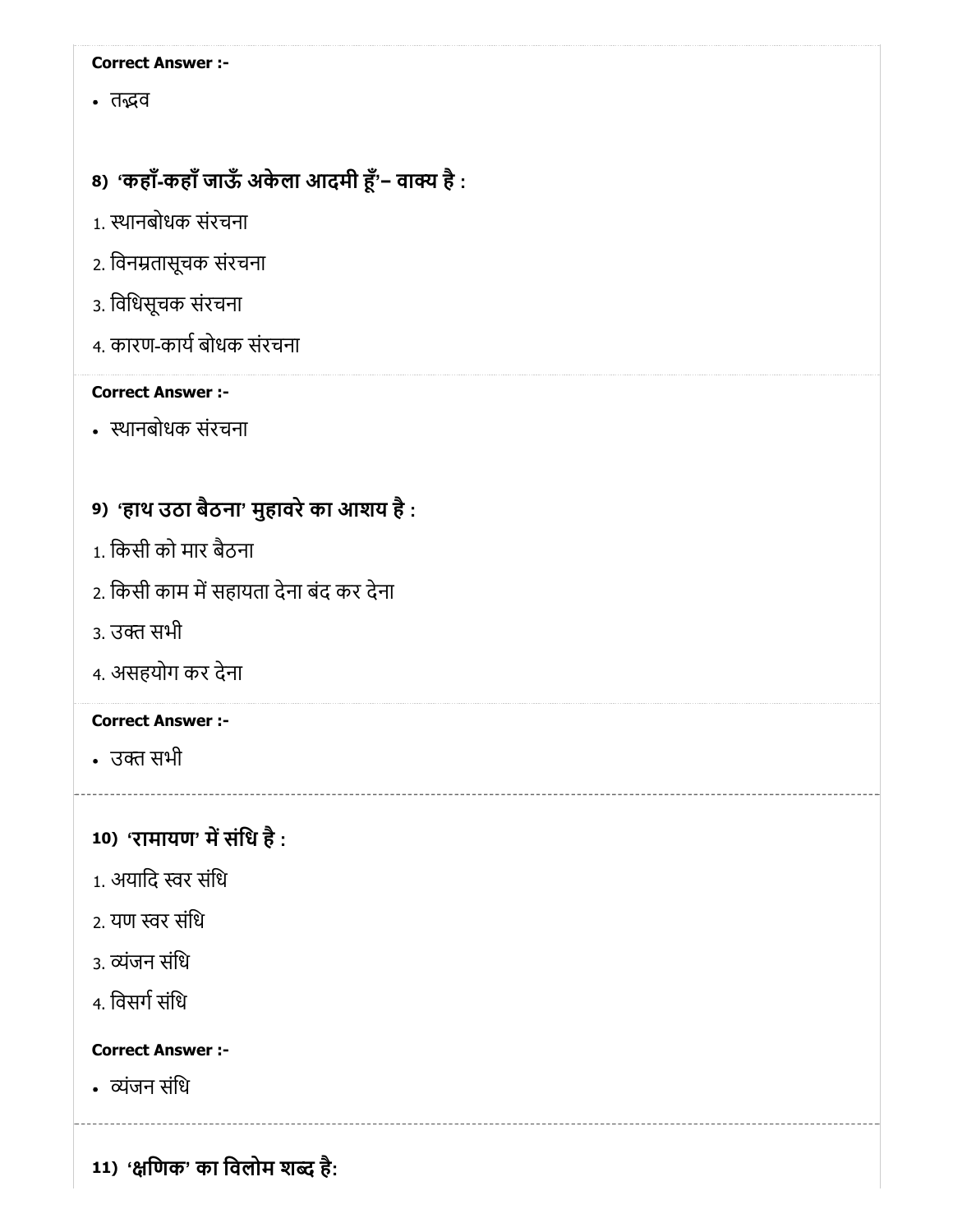- 1. काल
- 2. शात
- 3. िवशाल
- 4. दीघ

• शाश्वत

# 12) 'भूषण भनत नाद बिहद नगारन के, नदी-नद मद गैबरन के रलत है'− पक्ति में है :

- 1. अन्योक्ति अलंकार
- 2. सहोक्ति अलंकार
- 3. श्लेष अलंकार
- 4. अतिशयोक्ति अलंकार

# Correct Answer :-

• अतिशयोक्ति अलंकार

# 13) 'Stenotypist' का हिंदी पारिभाषिक शब्द है :

- 1. आशुिलिपक
- 2. आशुअनुवादक
- 3. आशुलेखक
- 4. आशुटंकक

# Correct Answer :-

आशुटंकक

# 14) 'टीकमगढ़' जिले में बोली जाने वाली प्रमुख बोली है :

- 1. िनमाड़ी
- 2. बुंदेली
- 3. बघेली
- 4. मालवी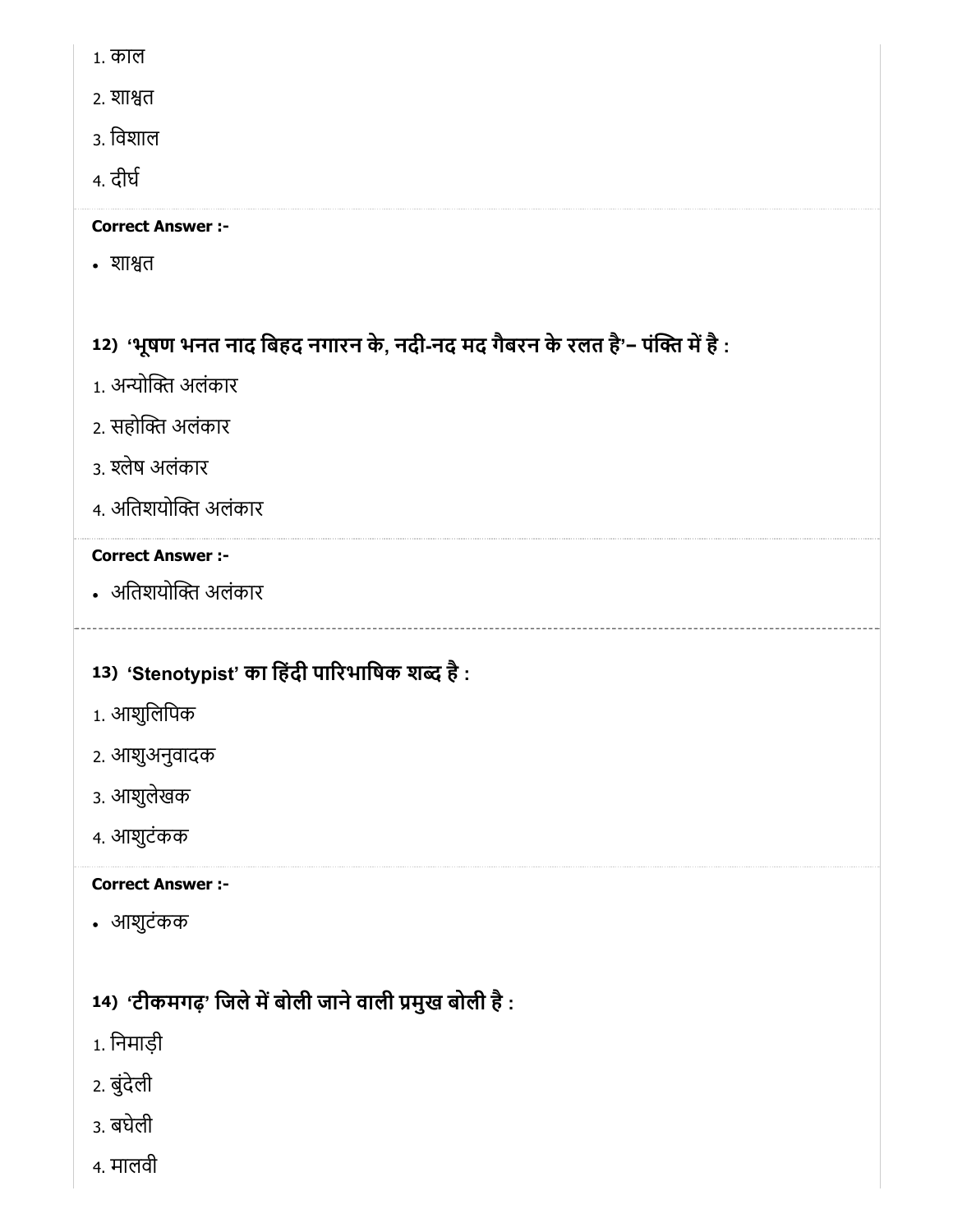बुंदेली

# 15) मध्यप्रदेश से प्रकाशित साहित्यिक पत्रिका है :

- 1. मीिडया
- 2. राजभाषा भारती
- 3. आसपास
- 4. व्यंग्य यात्रा

# Correct Answer :-

आसपास

# 16) भोजपुरी बोली आती है :

- 1. पूर्वी हिंदी के अंतर्गत
- 2. िबहारी िहंदी के अंतगत
- 3. राजथानी िहंदी के अंतगत
- 4. पिमी िहंदी के अंतगत

# Correct Answer :-

िबहारी िहंदी के अंतगत

# 17) निम्नलिखित में विलोम शब्द-युग्म नहीं है :

- 1. कथा-वाता
- 2. धृष्ट-विनम्र
- 3. वहि-सलिल
- 4. आसक्त-विरक्त

# Correct Answer :-

कथा-वाता

18) निम्नलिखित में शुद्ध वाक्य है :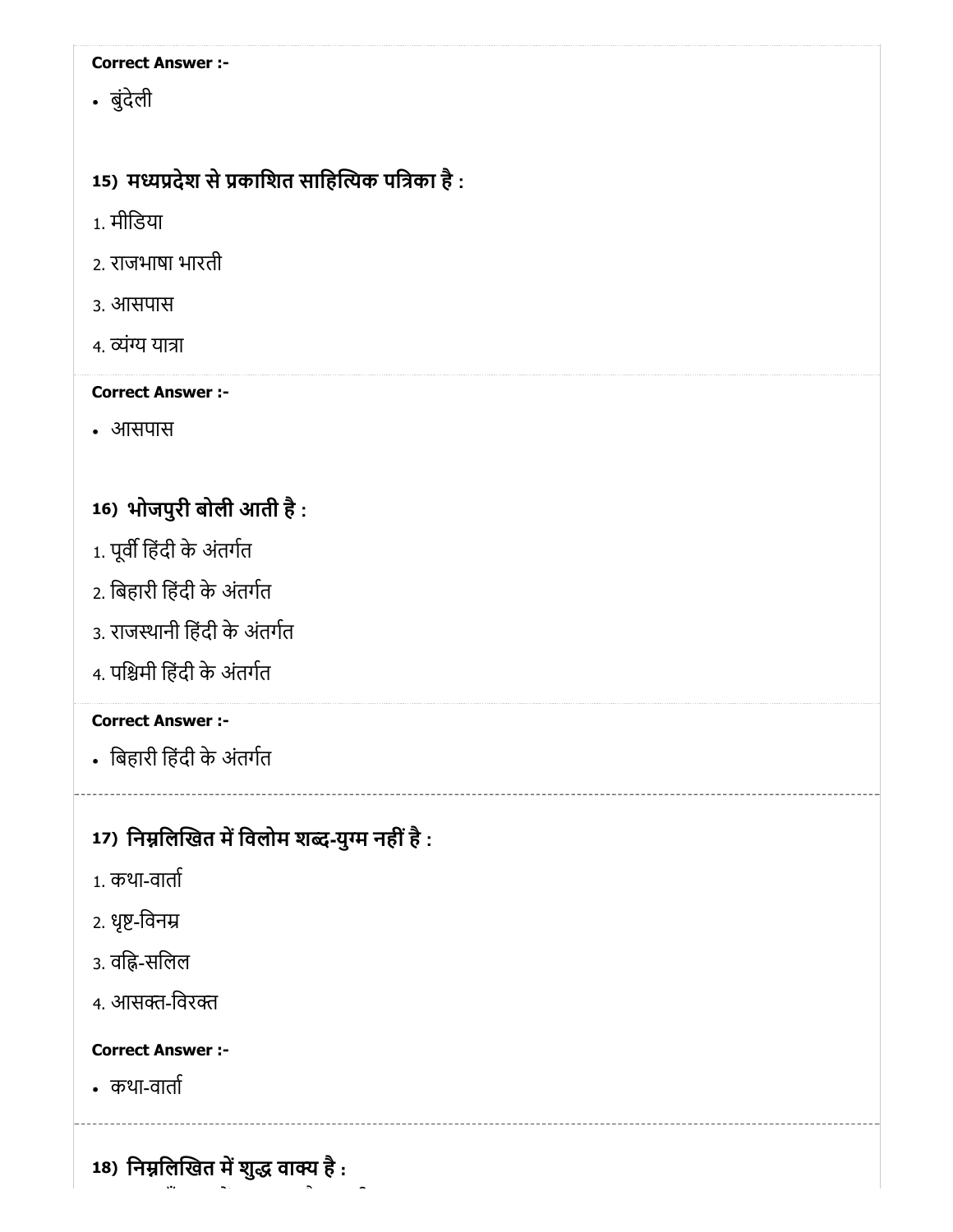- 1. तमाम गाँव भर में यह ख़बर फ़ैल गयी।
- 2. यह दुर्घटना-संभावित क्षेत्र है।
- 3. श्रद्धा ने काम नहीं करा।
- 4. यह प्रीतिभोज का आमंत्रण-पत्र है।

• यह दुर्घटना-संभावित क्षेत्र है।

# 19) निम्नलिखित में शुद्ध शब्द है :

- 1. च्युत
- 2. तेलांजिल
- 3. त्याज
- 4. जाित

#### Correct Answer :-

• च्युत

# 20) निम्नलिखित में समोच्चरित भिन्नार्थक शब्द-युग्म नहीं है :

- 1. धीरे-धीरे
- 2. िनजर-िनझर
- 3. िनयित-नीयत
- 4. परुष-पुरुष

# Correct Answer :-

धीरे-धीरे

Topic:- General Maths

## 1) DIRECTIONS: Find the wrong term in the given number series:/िनदश: दी ई संख्या श्रेणी में गलत पद ज्ञात करें।

# 7, 11, 18, 35, 67, 131, 259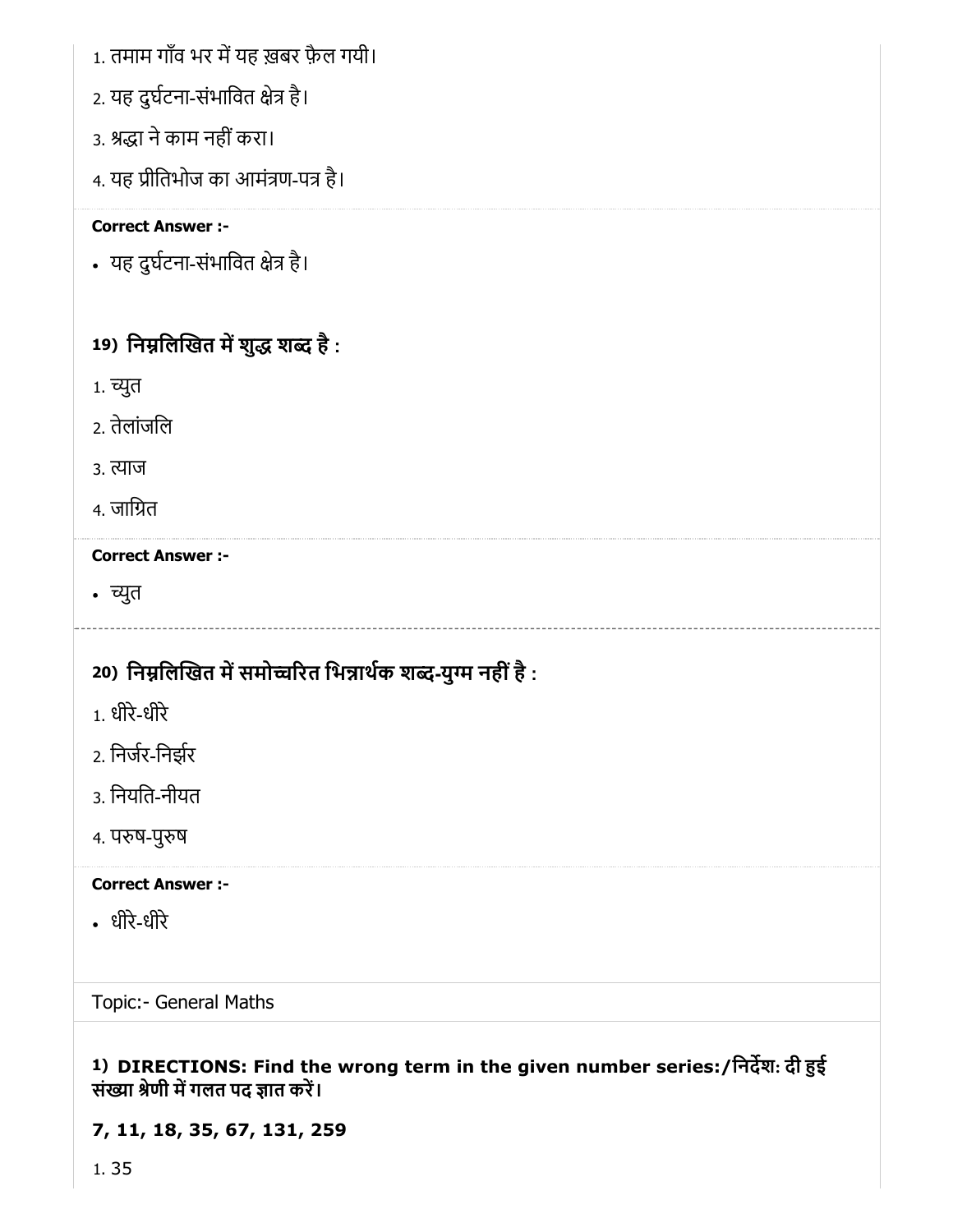2. 131

3. 11

4. 18

#### Correct Answer :-

 $• 131$ 

2) Find the area of a rhombus one of whose diagonals measures 8 cm and the other 10 cm./ उस समचतुर्भुज का क्षेत्रफल ज्ञात कीजिए जिसके विकर्णो की माप 8 सेमी तथा 10 सेमी है।

1. 80 cm<sup>2</sup>/80 सेमी<sup>2</sup>

2. 48 cm<sup>2</sup>/48 सेमी<sup>2</sup>

3. 40 cm<sup>2</sup>/40 सेमी<sup>2</sup>

4. 36 cm<sup>2</sup>/36 सेमी<sup>2</sup>

#### Correct Answer :-

40 cm<sup>2</sup>/40 सेमी<sup>2</sup>

3) The length of a rectangle is increased by 50%. By what % should the width be decreased to maintain the same area?/ एक आयात की लम्बाई को 50% बढ़ा दिया जाता है, तो समान क्षेत्रफल के लिए इसकी चौड़ाई को कितने प्रतिशत कम करना चाहिए?

1. 25%

 $2. \frac{37 \frac{1}{2}^{}}{2}$  $3.\overline{33\frac{1}{30}}$ 

 $4. \frac{33\frac{1}{20}}{6}$ 

Correct Answer :-

 $33\frac{1}{30}$ 

<sup>4)</sup> The roots of the quadratic equation  $p^2+5p+6=0$  are:/द्विघात समीकरण  $p^2+5p+6=0$  के मूल है:

1. 3, 2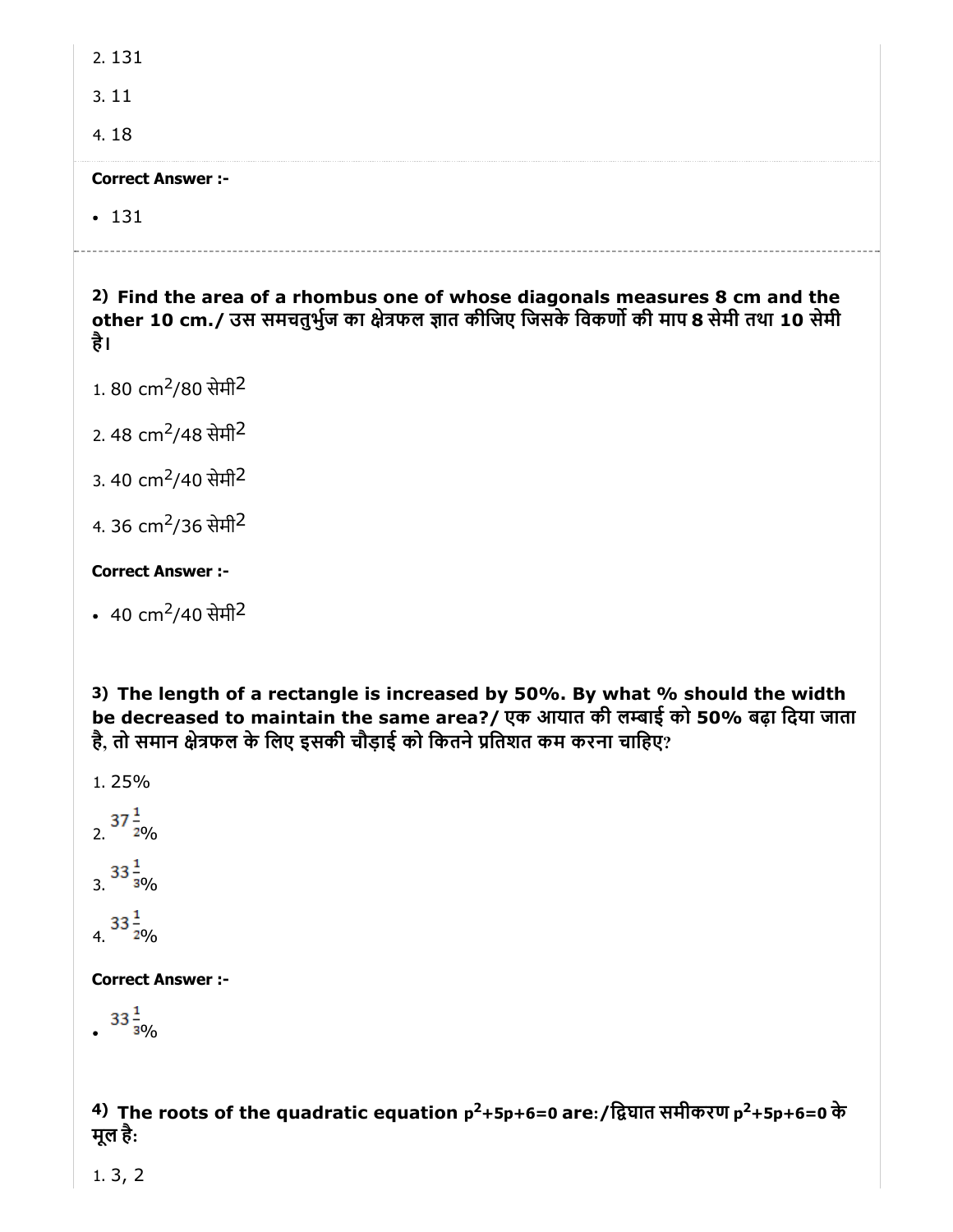| $2. -3, 2$               |                                                                                                                                                                                                                                                                           |
|--------------------------|---------------------------------------------------------------------------------------------------------------------------------------------------------------------------------------------------------------------------------------------------------------------------|
| $3. -3, -2$              |                                                                                                                                                                                                                                                                           |
| 4. $3, -2$               |                                                                                                                                                                                                                                                                           |
| <b>Correct Answer:-</b>  |                                                                                                                                                                                                                                                                           |
| $-3, -2$                 |                                                                                                                                                                                                                                                                           |
|                          | 5) If the square of the sum of two numbers is equal to 4 times of their product,<br>then the ratio of these numbers is:/यदि दो संख्याओं के योग का वर्ग, उनके गुणनफल का 4 गुना<br>हो तो, उन संख्याओं का अनुपात कितना होगा?                                                 |
| 1.1:3                    |                                                                                                                                                                                                                                                                           |
| 2.1:2                    |                                                                                                                                                                                                                                                                           |
| 3.5:1                    |                                                                                                                                                                                                                                                                           |
| 4.1:1                    |                                                                                                                                                                                                                                                                           |
| <b>Correct Answer :-</b> |                                                                                                                                                                                                                                                                           |
| $\cdot$ 1:1              |                                                                                                                                                                                                                                                                           |
|                          |                                                                                                                                                                                                                                                                           |
|                          | 6) The average of 12 numbers is 9. If each number is multiplied by 2 and added<br>to 3, the average of the new set of numbers is:/12 संख्याओं का औसत 9 है। यदि प्रत्येक<br>संख्या को 2 से गुणा किया जाए और उसमें 3 जोड़ा जाए, तो संख्याओं के नए समुच्चय का औसत क्या होगा? |
| 1.9                      |                                                                                                                                                                                                                                                                           |
| 2.21                     |                                                                                                                                                                                                                                                                           |
| 3.27                     |                                                                                                                                                                                                                                                                           |
| 4.18                     |                                                                                                                                                                                                                                                                           |
| <b>Correct Answer :-</b> |                                                                                                                                                                                                                                                                           |
| $\cdot$ 21               |                                                                                                                                                                                                                                                                           |
|                          | 7) DIRECTIONS: What should come in place of the question mark (?) in the<br>following series?/निर्देश: निम्नलिखित श्रेणी में प्रश्नवाचक चिन्ह (?) के स्थान पर क्या आना चाहिए?                                                                                             |
| 1, 9, 25, ?, 81          |                                                                                                                                                                                                                                                                           |
| 1.64                     |                                                                                                                                                                                                                                                                           |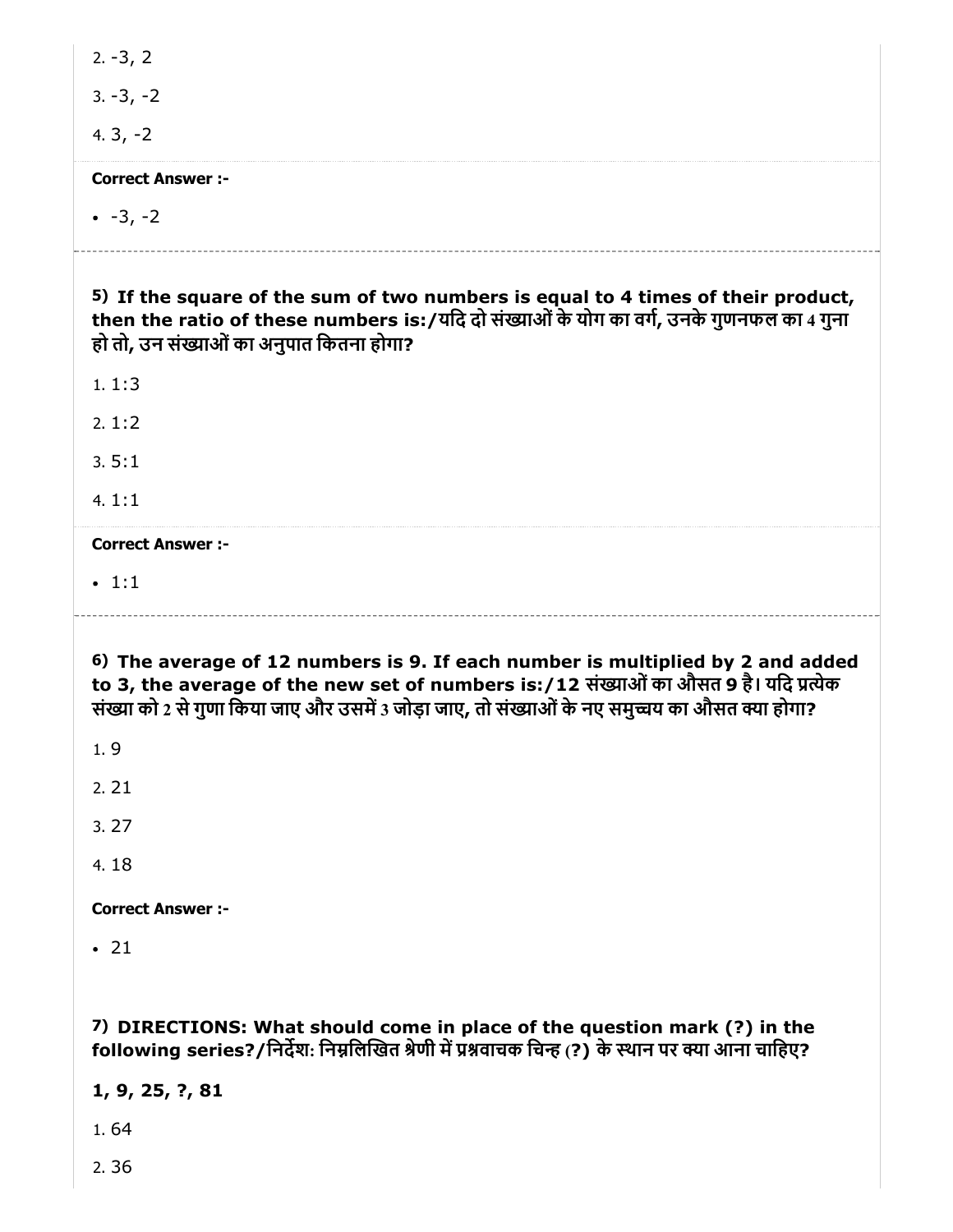4. 28

Correct Answer :-

 $-49$ 

8) A man walking at 3 km/hour crosses a square field diagonally in 2 minutes. The area of the field (in square meter) is:/ 3 िकमी/घंटा की गित सेचलनेवाला एक य किसी वर्गाकार मैदान को विकर्णत: 2 मिनट में पार कर लेता है। मैदान का क्षेत्रफल (वर्ग मीटर में) कितना है?

- 1. 6000
- 2. 5000
- 3. 2500
- 4. 3000

# Correct Answer :-

5000

9) If 1 is added to the numerator of a fraction, the fraction becomes 1. If 1 is added to denominator, the fraction becomes  $\frac{1}{2}$ . The fraction is:/ यदि 1 को एक भिन्न के अंश में जोड़ा जाये तो भिन्न 1 हो जाता है तथा यदि 1 को भिन्न के हर में जोड़ा जाये तो भिन्न <sup>न्रै</sup> हो जाता है। मूल भिन्न है:

2  $1.\overline{3}$ 1  $2.\overline{3}$ 3  $3.\overline{4}$ 1  $4.\overline{2}$ Correct Answer :-2  $\overline{3}$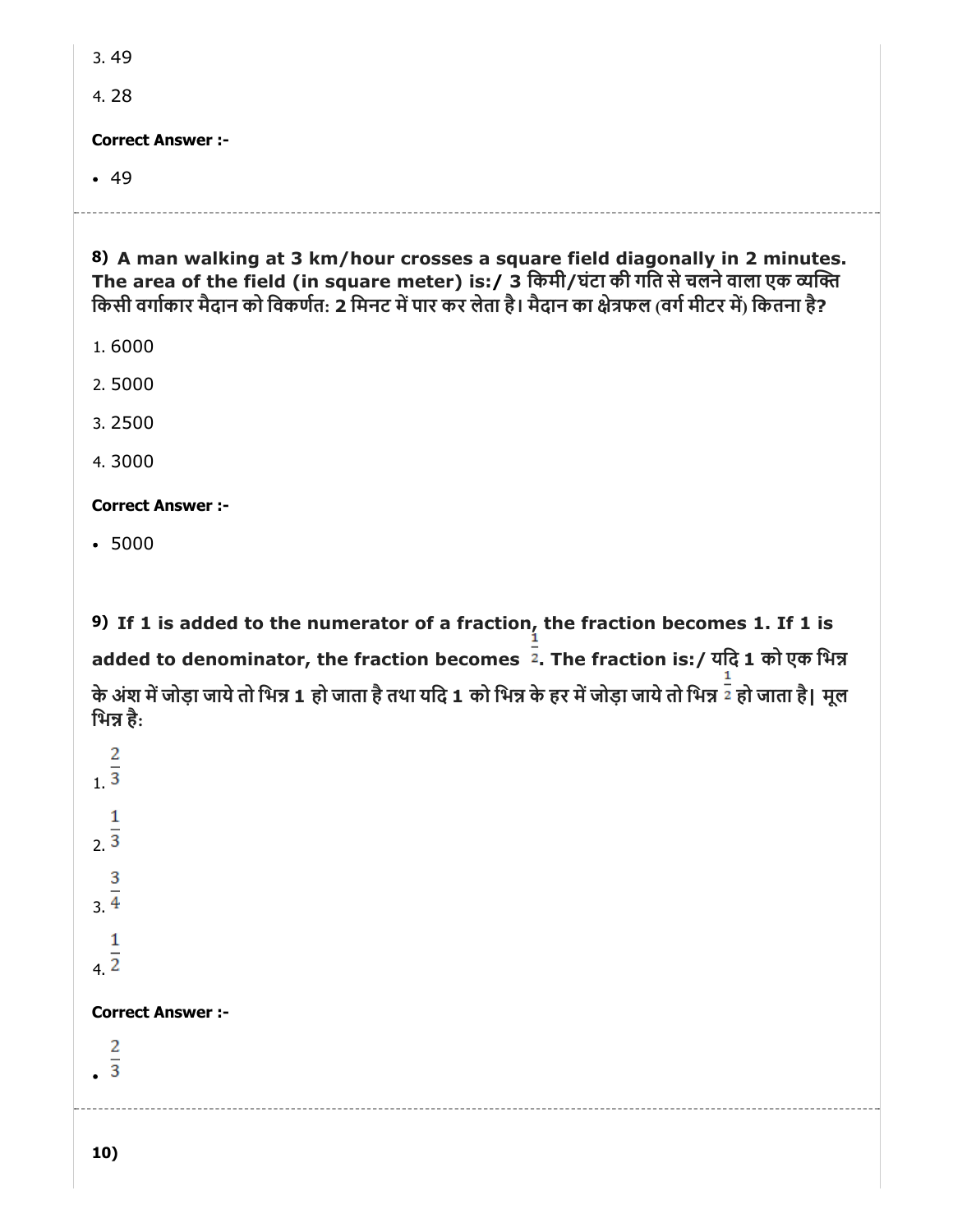Four bells ring at intervals of 4, 6, 8 and 14 seconds. They start ringing simultaneously at 12.00 o'clock. After what time will they again ring together?/ चार घंटियों के बजने का अंतराल 4, 6, 8 और 14 सेकेण्ड है। वे सभी 12.00 बजे एक साथ बजना शुरू होते है, तो कितने समय बाद वे सभी दोबारा एक साथ बजेगी?

1. 3 minutes 44 second/3 िमनट 44 सेके

2. 3 minutes 20 second/3 िमनट 20 सेके

3. 3 minutes/3 िमनट

4. 2 minutes 48 second/2 िमनट 48 सेके

#### Correct Answer :-

2 minutes 48 second/2 िमनट 48 सेके

11) The ratio of the father's ages to the son's age is 4:1 and the product of their ages is 196. What will be the ratio of their ages after 5 years?/पिता एवं पुत्र की आयु का अनुपात 4:1 है एवं उनके आयु का गुणनफल 196 है। 5 वर्ष बाद, उनके आयु का अनुपात क्या होगा?

- 1. 12:4
- $2.12:3$
- 3. 11:3
- 4. 11:4

Correct Answer :-

 $-11:4$ 

12) Two pipes A and B can fill a tank with water in 30 minutes and 45 minutes respectively. The water pipe C can empty the tank in 36 minutes. First A and B are opened. After 12 minutes C is opened. Total time (in minutes) in which the tank will be filled up is:/दो पाइप A और B एक टैंक को क्रमश: 30 मिनट और 45 मिनट में भर सकते है। पाइप C उस टैंक को 36 मिनट में खाली कर सकता है। पहले A और B को खोला जाता है फिर 12 मिनट बाद C को खोला जाता है। टैंक कुल कितने समय (मिनटों में) में भरेगा?

1. 30

2. 36

3. 18

4. 24

#### Correct Answer :-

 $-24$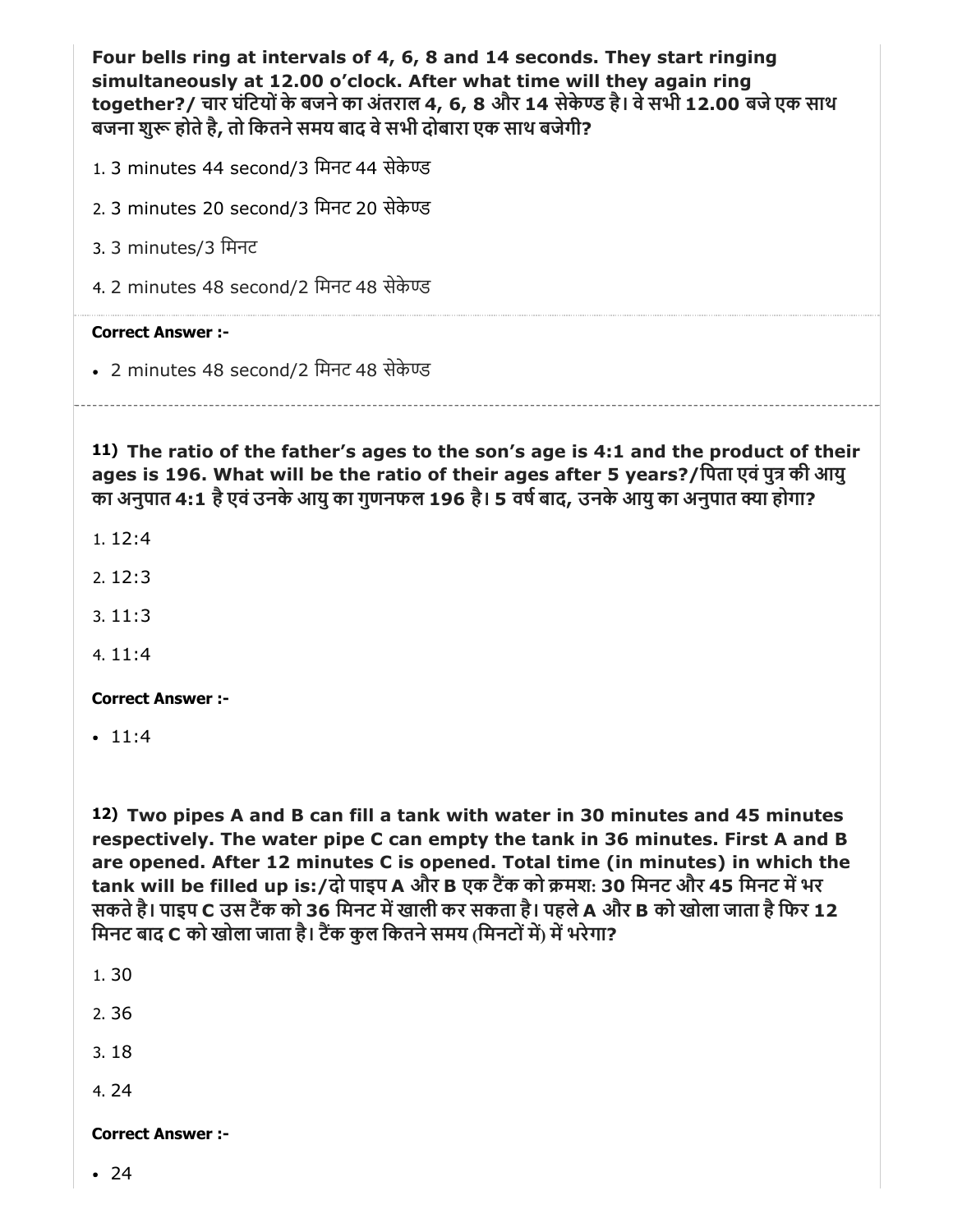| 13)                      | 9<br>Simple interest on a certain sum for 6 years is $25$ of the sum. The rate of                                                                                                                                                                                                                                                                                                                                                                       |
|--------------------------|---------------------------------------------------------------------------------------------------------------------------------------------------------------------------------------------------------------------------------------------------------------------------------------------------------------------------------------------------------------------------------------------------------------------------------------------------------|
|                          | interest is: / किसी राशि पर 6 वर्षों के लिए साधारण ब्याज मूलधन का <sup>25</sup> है। ब्याज की दर है:                                                                                                                                                                                                                                                                                                                                                     |
|                          |                                                                                                                                                                                                                                                                                                                                                                                                                                                         |
| 1.6%                     |                                                                                                                                                                                                                                                                                                                                                                                                                                                         |
| 2.8%<br>1                |                                                                                                                                                                                                                                                                                                                                                                                                                                                         |
| $3.62\%$                 |                                                                                                                                                                                                                                                                                                                                                                                                                                                         |
| 1<br>4.82%               |                                                                                                                                                                                                                                                                                                                                                                                                                                                         |
| <b>Correct Answer:-</b>  |                                                                                                                                                                                                                                                                                                                                                                                                                                                         |
| $.6\%$                   |                                                                                                                                                                                                                                                                                                                                                                                                                                                         |
|                          | 14) What should come in place of the question mark (?) in the following<br>question?/ निम्नलिखित प्रश्न में प्रश्नवाचक चिन्ह (?) के स्थान पर क्या आना चाहिए?                                                                                                                                                                                                                                                                                            |
|                          | $1701 + 4011 - 3624 - 1113 = ?$                                                                                                                                                                                                                                                                                                                                                                                                                         |
| 1.865                    |                                                                                                                                                                                                                                                                                                                                                                                                                                                         |
| 2.975                    |                                                                                                                                                                                                                                                                                                                                                                                                                                                         |
| 3.965                    |                                                                                                                                                                                                                                                                                                                                                                                                                                                         |
| 4.875                    |                                                                                                                                                                                                                                                                                                                                                                                                                                                         |
| <b>Correct Answer :-</b> |                                                                                                                                                                                                                                                                                                                                                                                                                                                         |
| .975                     |                                                                                                                                                                                                                                                                                                                                                                                                                                                         |
|                          | 15) The speed of a boat in still water is 6 kmph and the speed of the stream is<br>1.5 kmph. A man rows to a place at a distance of 22.5 km and comes back to<br>the starting point. The total time taken by him is:/एक नाव की स्थिर जल में गति 6 किमी<br>प्रति घंटा है और धारा की गति 1.5 किमी प्रति घंटा है। एक व्यक्ति 22.5 किमी की दूरी पर एक स्थान पर नौका<br>को चला कर ले आता है और आरंभिक बिंदु पर वापस आता है। उसके द्वारा लिया गया कुल समय है: |
| 1. 10 hours/10 घंटे      |                                                                                                                                                                                                                                                                                                                                                                                                                                                         |
| 2.4 hours /4 ਬੋਟੇ        |                                                                                                                                                                                                                                                                                                                                                                                                                                                         |
|                          |                                                                                                                                                                                                                                                                                                                                                                                                                                                         |
| 3. 6 hours /6 ਬੋਟੇ       |                                                                                                                                                                                                                                                                                                                                                                                                                                                         |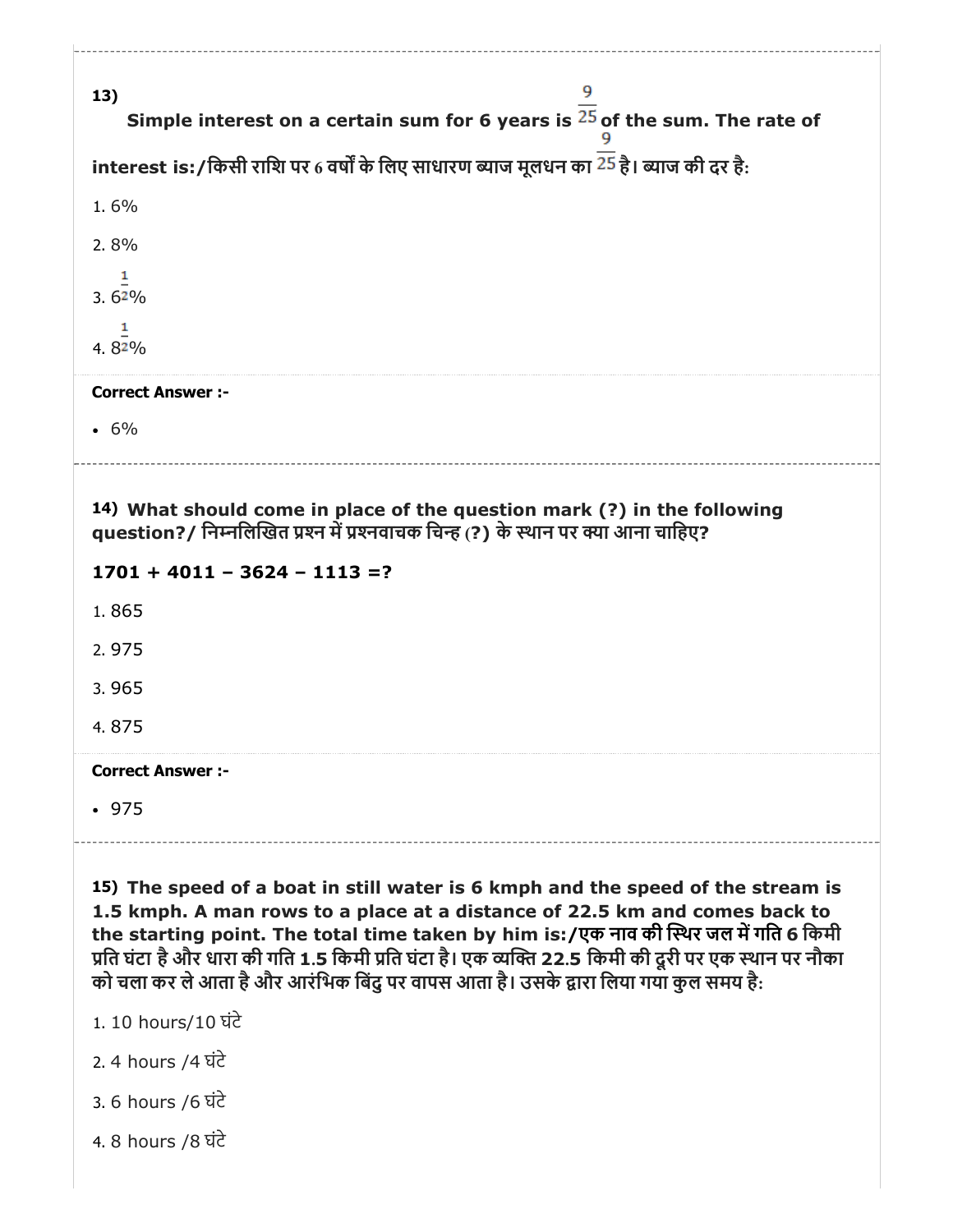|  | <b>Correct Answer :-</b> |  |
|--|--------------------------|--|
|--|--------------------------|--|

8 hours /8 घंटे

16) A man buys two horses for Rs.1350. He sells one as to loss 6% and the other so as to gain 7.5%. On the whole he neither gains nor loses. What does each horse cost (in Rs.)?/ एक व्यक्ति दो घोड़े 1350 रू. में खरीदता है। वह एक को 6% की हानि पर और दूसरे को 7.5% के लाभ पर बेचता है। पूरे पर न तो उसे लाभ होता है न हानि। तो प्रत्येक घोड़े का क्रय मूल्य (रु. में) होगा?

- 1. 650, 700
- 2. 600, 750
- 3. 500, 850
- 4. 610, 740

#### Correct Answer :-

600, 750

17) If A, B and C can complete a work in 6 days together. If A can work twice faster than B and thrice faster than C, then the number of days in which C alone can complete the work is:/ A, B और C एक साथ किसी कार्य को 6 दिनों में पूरा कर सकते है। यदि A, B से दुगुनी तेजी से और C से तिगुनी तेजी से कार्य कर सकता है, तो C अकेले उस कार्य को कितने दिनों में पुरा कर सकता है?

- 1. 44 days/44 िदन
- 2. 11 days/11 िदन
- 3. 33 days/33 िदन
- 4. 22 days/22 िदन

#### Correct Answer :-

33 days/33 िदन

18) If M% of x is y and N% of y is x then:/ यिद x का M% y हैऔर y का N% x है, तब-

N  $1. M = 100$ м  $2. N = 100$  $3.$  MN =  $10000$